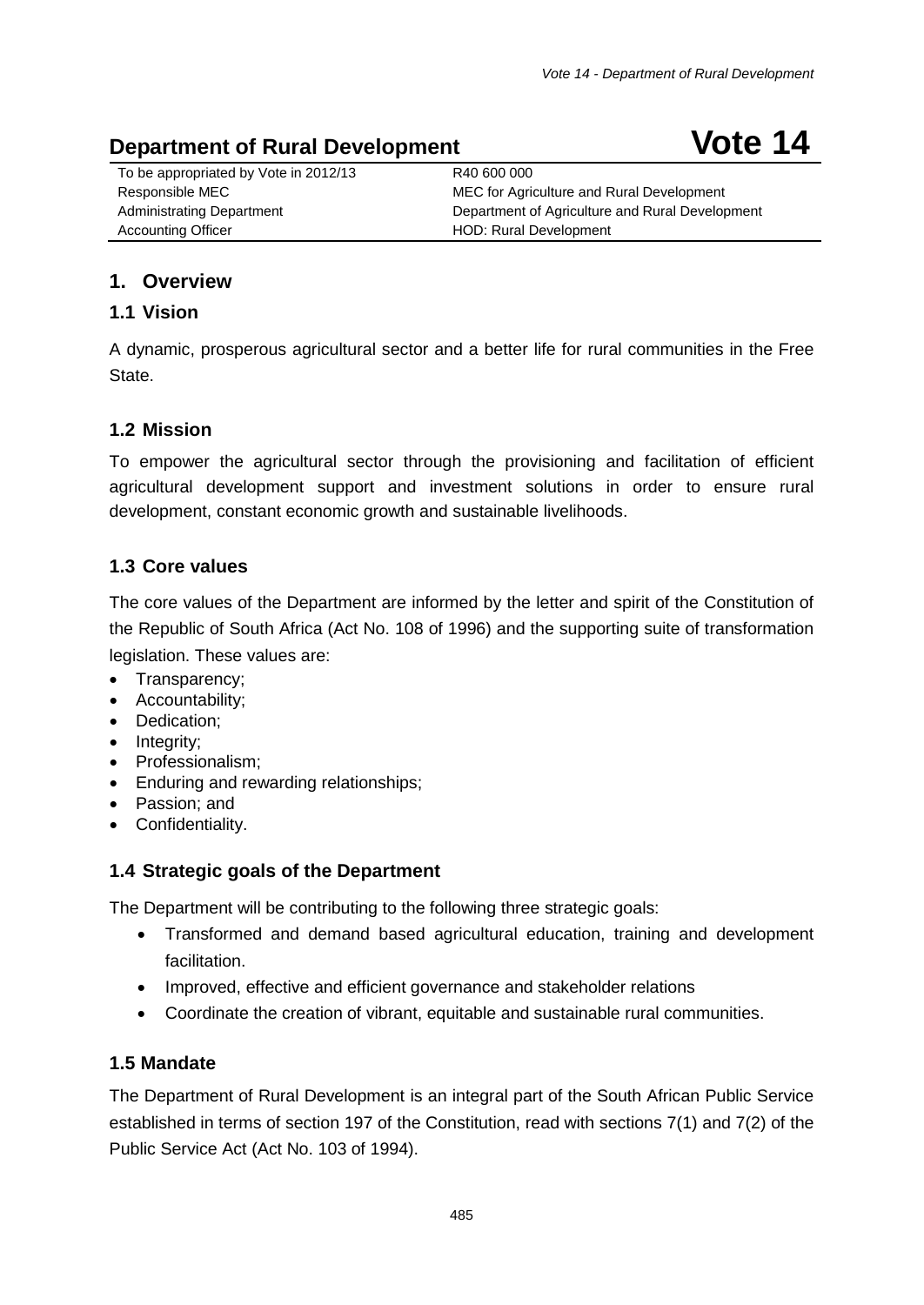As a concurrent national and provincial legislative competency listed in Schedule 4 of the Constitution, the Department, as part of the system of concurrent governance, derives its administrative mandate from both the national and the provincial executive authorities and its legislative mandate is comprehensively documented in the Strategic Plan for Department of Agriculture and Rural Development for 2012 - 2017.

The strategic macro mandates of the Department have not yet been finalised and will be better assessed in the next draft. The mandate is currently vested in the following categories of statutes:

- **Legislation for Transformation**
- Land and land reform
- Administrative legislation

# **2. Review of the current financial year (2011/12)**

The voted budget of the Department for the current financial year amounts to R35.261 million. The current financial year saw Rural Development being transferred from Public Works to form the Department of Agriculture and Rural Development. The Department continued to conclude multi-year interventions/ projects during the current financial year and the implementation of National Rural Youth Service Corps (NARYSEC).

Comprehensive Rural Development Programme (CRDP) sites in Diyatalawa and Makgolokeong are at an advanced implementation stage. CRDP sites at Fateng-Tse-Ntsho, Thaba Nchu, Botsabelo and Namahadi were also profiled. Jacobsdal was also identified as a CRDP intervention site and as a Hlasela site.

Interventions by the Department, in close consultation with relevant stakeholders, in Cornilia, Edenburg, Harrismith and Thaba Nchu saw the following projects being implemented in the 2011/12 financial year:

- Bethanie School Renovation and Fencing;
- Cornelia Community Hall Renovations; Cornelia Clinic and Offices;
- Arlington Access Roads; and
- Thaba Nchu Schools Projects and Barolong Community Hall;

The envisaged completion date for the above mentioned projects is March 2012.

NARYSEC is a new programme and it is one of Government' flagship programmes aimed at skills development and job creation for the youth from rural areas. This programme entails inviting youths between the ages of 18 and 35 from 33 identified rural wards to be enrolled for training in various skills that will equip them, both with theoretical and practical knowledge to create employment for themselves and other people in their communities. Candidates who have completed their two-year training will be able to help develop their own communities. This, at the end of the day will lead to the future development of our country by these graduates, we now congratulate today. In the Free State 232 youths that graduated were trained in self-discipline and patriotism. Of these, 54 trained in Electronic Records Management while 9 are trained in Disaster Management.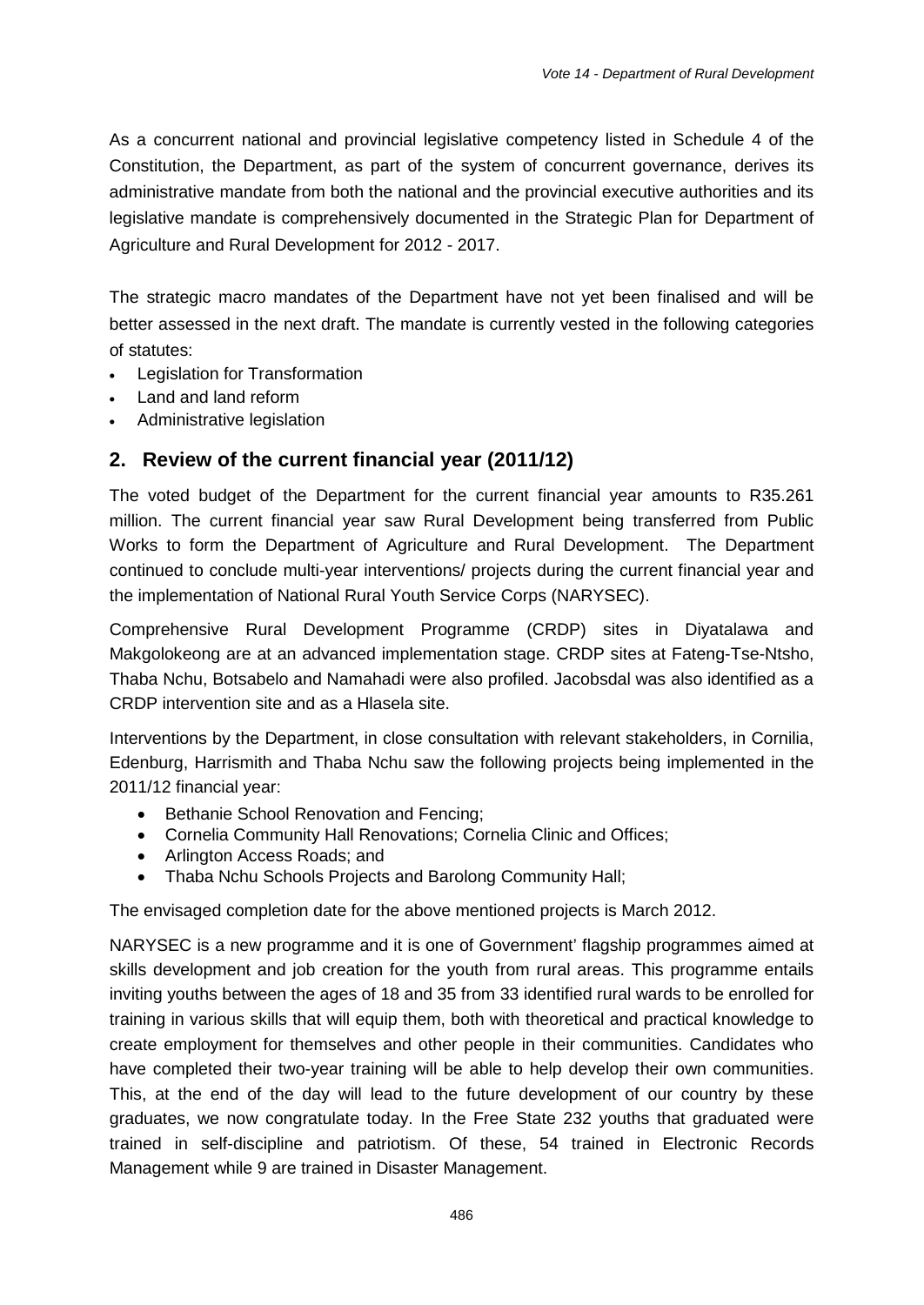### **War on Poverty (WOP)**

The Provincial pilot site for WOP campaign is Jacobsdal. WOP is therefore an opportune vehicle in attaining the Zero hunger paradigm. In the Free State, WOP also links with Operation Hlasela Campaign Framework, which focuses on mass mobilisation, service delivery intervention, collaboration and partnership to fulfil the notion of "working together we can do more". In the 2010/11 financial year 50 675 profiled families were linked to development opportunities.

During the Adjusted Appropriation the Department received R30.000 million for Mohoma Mobung. Mohoma Mobung is a multi-year mega Public, Private Partnership business concept, which revolves around income generation through farming in the rural area of the province, and the creation of on and off-farm agri-business, value chain enterprises and BEE. It is a strategic approach that aims at addressing low household incomes by increasing agricultural production, value and profitability of household agricultural production, Agroprocessing and marketing.

The Department is at an advanced stage in concluding the transfer of completed and/or continuing projects that are still with the Department of Public Works. Additional contract personnel have been recruited to ensure efficient and effective due diligence processes are adhered to and project conclusions.

# **3. Outlook for the coming financial year (2012/13)**

The Department will become a constitutional entity in the Province in the 2012/13 financial year. A budget of R40.600 million has been assigned to the Department for 2012/13 to contribute on Outcome 7. The Department is looking forward towards a year of challenges where the emphasis will be on the development of human potential, provincial rural infrastructure and building rewarding and enduring relationships with provincial departments and private sector. The activities of the Department will benefit from its increased establishment but could suffer as a result of limited working capital. 2012/13 financial year will see focused intervention in various CRDP sites.

Projects will include:

- The establishment of an Agri-village in Thabo Mofutsanyane;
- Establishment of youth ICT and media centre through Re Jala Peo initiative;
- Development of recreational facilities in CRDP sites;
- The establishment of Cottage industries; and
- Infrastructure development including solar panels in Warden and Vrede.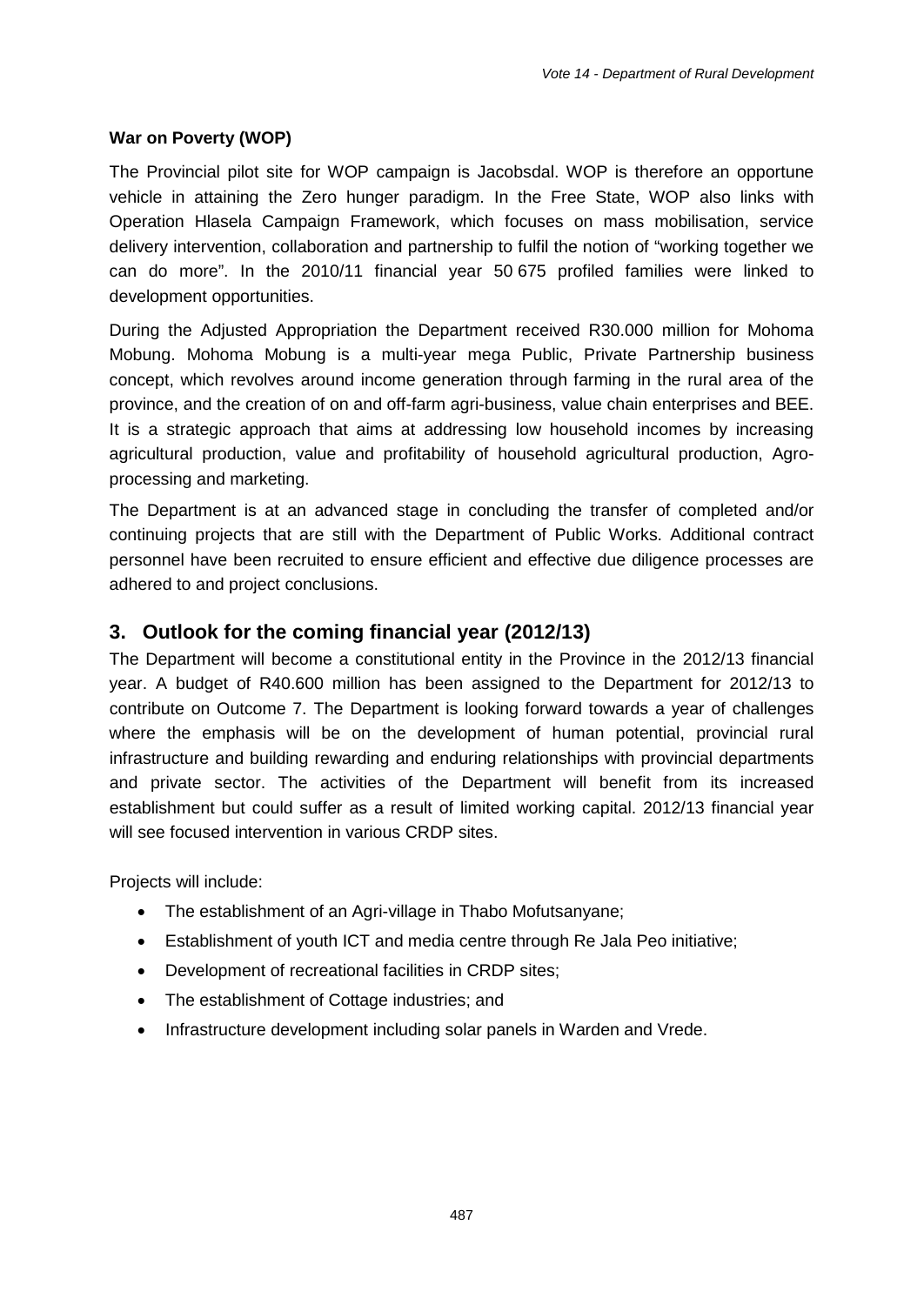# **4. Receipts and financing**

# **4.1 Summary of receipts**

**Table 14.1: Summary of receipts: Rural Development**

|                           |         | Outcome |         | Main   | Adjusted<br>appropriation appropriation | Revised<br>estimate |         | Medium-term estimates |         |
|---------------------------|---------|---------|---------|--------|-----------------------------------------|---------------------|---------|-----------------------|---------|
| R thousand                | 2008/09 | 2009/10 | 2010/11 |        | 2011/12                                 |                     | 2012/13 | 2013/14               | 2014/15 |
| Equitable share           |         | 15 9 68 | 27 347  | 35 261 | 33 261                                  | 33 261              | 37 635  | 38 938                | 38 427  |
| <b>Conditional Grants</b> |         |         |         |        |                                         |                     |         |                       |         |
| Departmental receipts     |         |         |         |        | 30 000                                  | 30 000              | 2 965   | 4000                  | 6000    |
| <b>Total receipts</b>     |         | 15 9 68 | 27 347  | 35 261 | 63 261                                  | 63 261              | 40 600  | 42 938                | 44 427  |

# **4.2 Departmental receipts collection**

No revenue is collected by the Department as its mandate is on co-ordination.

# **5. Payment summary**

# **5.1 Key assumptions**

The following key assumptions inform the current proposals for budget for 2012/13:

- Presidential and Provincial development priorities will be accommodated to the largest possible extent;
- An anticipated inflation rate of 5.2 per cent in 2012/13, 5.6 per cent in 2013/14 and 5.4 per cent in 2014/15;
- Nominal salary adjustments of 5.0 per cent in 2012/13 and 5.0 per cent in 2013/14 and 5.0 per cent in 2014/15, 1.5 per cent of pay progression.
- Further implementation of the Micro Structure;
- The improvement of economic development planning, institutional capacity building and project management capacity of the Department;
- •

# **5.2 Programme summary**

|                               | Outcome |         |         | Main<br>appropriation | Adjusted<br>appropriation | Revised<br>estimate | Medium-term estimates |         |         |
|-------------------------------|---------|---------|---------|-----------------------|---------------------------|---------------------|-----------------------|---------|---------|
| R thousand                    | 2008/09 | 2009/10 | 2010/11 |                       | 2011/12                   |                     | 2012/13               | 2013/14 | 2014/15 |
| Administration                |         |         | 2911    | 5507                  | 5507                      | 5507                | 6749                  | 7 050   | 7 435   |
| Development Planning          |         | 15 968  | 24 436  | 29 7 54               | 57 754                    | 57 754              | 28 313                | 29 929  | 30 630  |
| Social Facilitation           |         |         |         |                       |                           |                     | 5538                  | 5959    | 6362    |
| Total payments and estimates: |         | 15 968  | 27 347  | 35 261                | 63 261                    | 63 261              | 40 600                | 42 938  | 44 427  |

**Table 14.2: Summary of payments and estimates: Rural Development**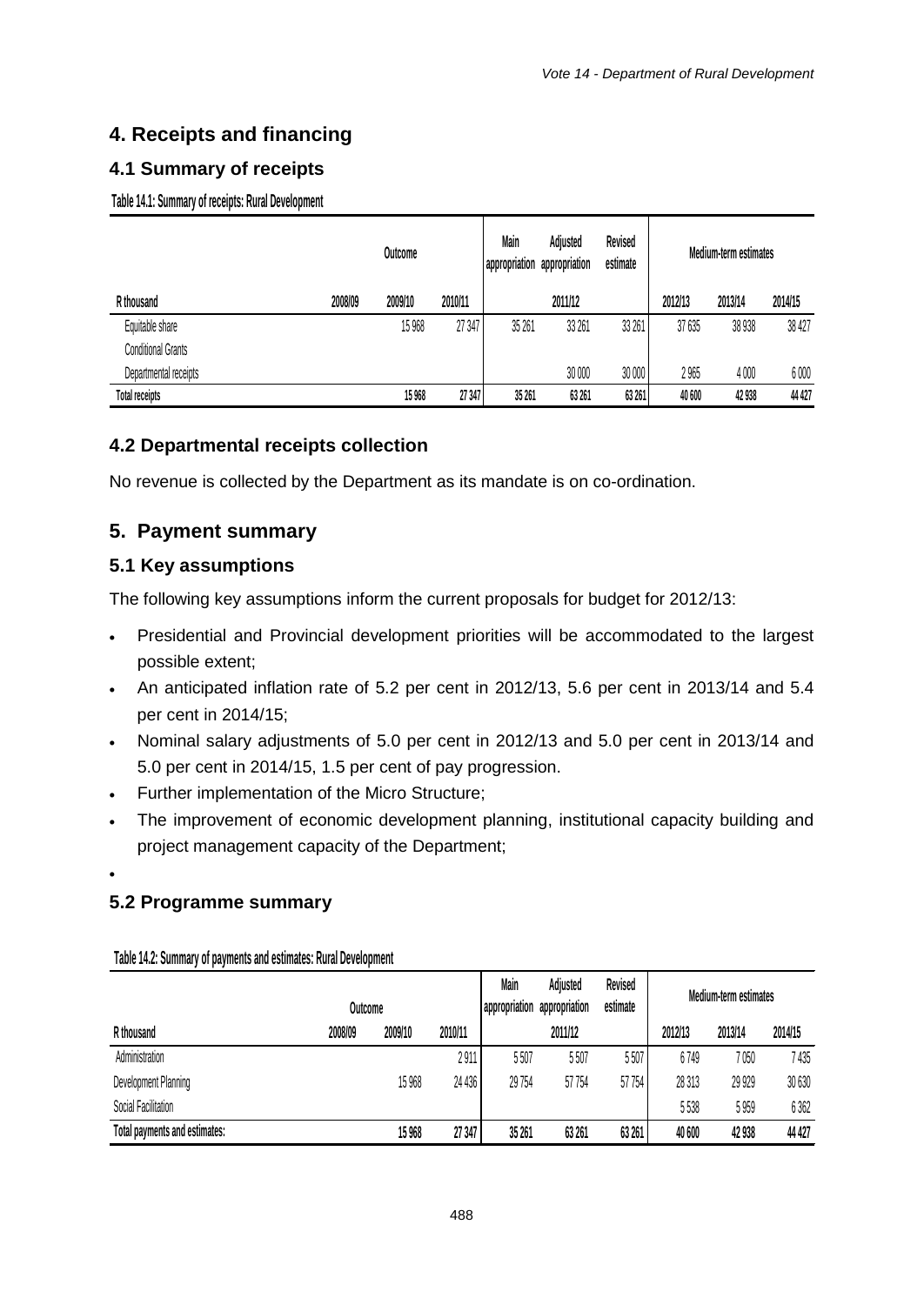The actual outcome for the 2009/10 and 2010/11 financial years have been extracted for the Public Works budget to show a true reflection of Rural Development Programme within the Province and for the sake of continuity. The increase in 2011/12 Adjusted Appropriation is as a result of R30.000 million allocated for Mohoma Mobung while the Department is still part of Department of Agriculture.

# **5.3 Summary of economic classification**

|                                      |         |         |         | Main          | Adjusted      | <b>Estimated</b> | Medium-term estimates |         |         |
|--------------------------------------|---------|---------|---------|---------------|---------------|------------------|-----------------------|---------|---------|
|                                      |         | Outcome |         | appropriation | appropriation | Actual           |                       |         |         |
| R thousand                           | 2008/09 | 2009/10 | 2010/11 |               | 2011/12       |                  | 2012/13               | 2013/14 | 2014/15 |
| <b>Current payments</b>              |         | 12 452  | 19521   | 25 701        | 53701         | 53 701           | 40 600                | 42 938  | 44 427  |
| Compensation of employees            |         |         |         | 5389          | 5 3 8 9       | 5 3 8 9          | 14 622                | 15571   | 16583   |
| Goods and services                   |         | 12 452  | 19521   | 20 312        | 48 312        | 48 312           | 25 978                | 27 367  | 27844   |
| Interest and rent on land            |         |         |         |               |               |                  |                       |         |         |
| <b>Transfers and subsidies</b>       |         |         |         |               |               |                  |                       |         |         |
| Provinces and municipalities         |         |         |         |               |               |                  |                       |         |         |
| Non-profit institutions              |         |         |         |               |               |                  |                       |         |         |
| <b>Households</b>                    |         |         |         |               |               |                  |                       |         |         |
| Payments for capital assets          |         | 1498    | 7826    | 9560          | 9560          | 9560             |                       |         |         |
| Buildings and other fixed structures |         |         | 7826    | 9507          | 9507          | 9507             |                       |         |         |
| Machinery and equipment              |         | 1498    |         | 53            | 53            | 53               |                       |         |         |
| Software and other intangible assets |         |         |         |               |               |                  |                       |         |         |
| Capitalised goods and services       |         |         | $20\,$  |               |               |                  |                       |         |         |
| Payments for financial assets        |         | 2018    |         |               |               |                  |                       |         |         |
| Total economic classification:       |         | 15 9 68 | 27 347  | 35 261        | 63 261        | 63 261           | 40 600                | 42 938  | 44 427  |

**Table 14.3: Summary of payments and estimates by economic classification: Rural Development**

# **5.4 Infrastructure payments**

# **5.4.1 Departmental infrastructure payments**

The Department has set aside R22.700 million projects. R8.100 million will be spent from the equitable share on CRDP sites. For the 2012/13 financial year allocations to CRDP sites are as follows:

- Bultfontein is allocated R1.600 million for access roads;
- Jagersfontein receives R1.600 million for Solar energy;
- Hershel is allocated R1.600 million for water supply and sanitation; and
- Vrede and Warden receive R1.700 million and R1.600 million respectively for access roads.

A further R4.6 million has been allocated to youth ICT and Media Centres in Qwa Qwa and Bothsabelo while Agri- villages receive an allocation of R6.000 million in the 2012/13 financial year.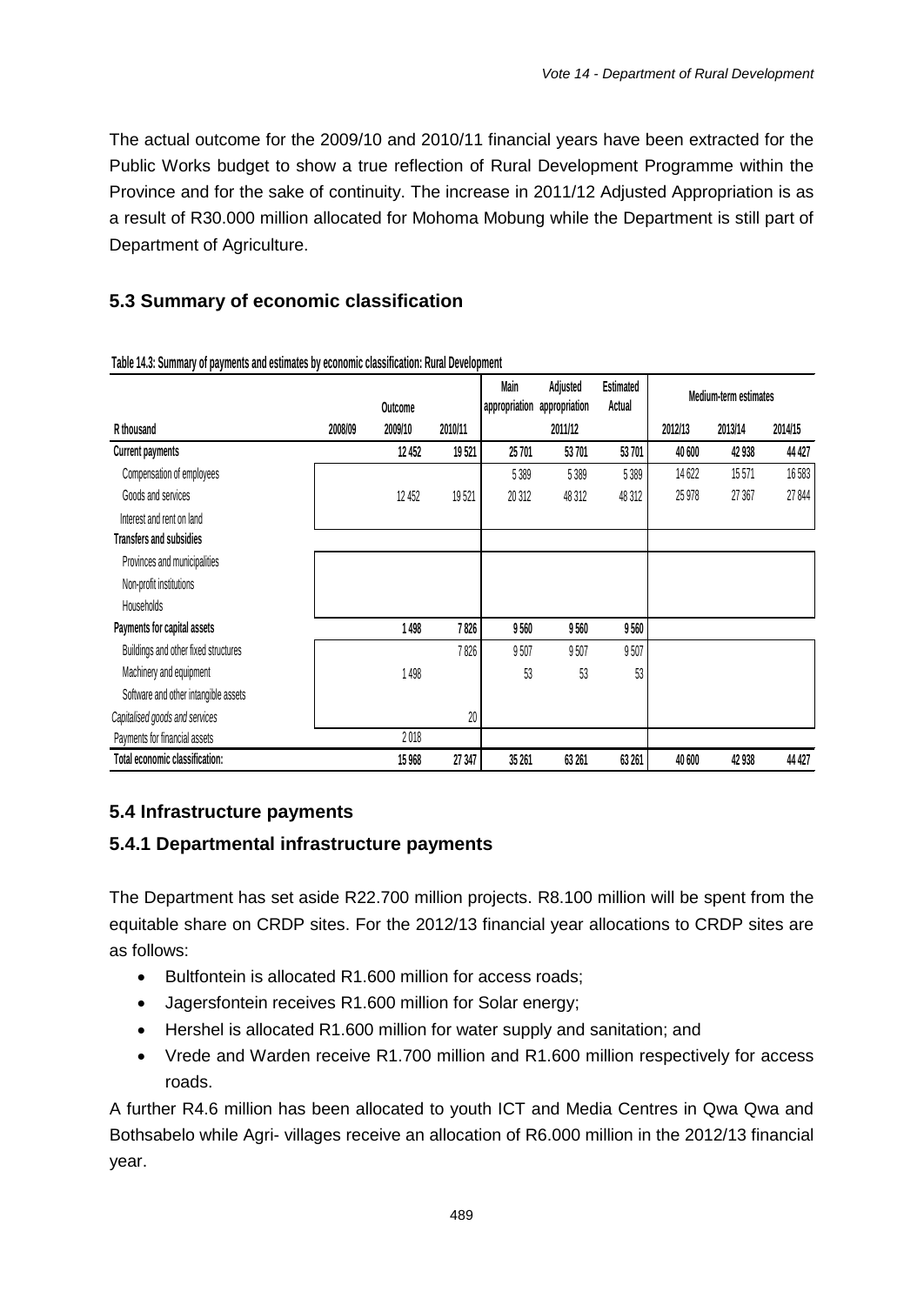|                                          |         | Outcome |         | Main<br>appropriation appropriation | Adjusted | Revised<br>estimate |         | Medium-term estimates |         |
|------------------------------------------|---------|---------|---------|-------------------------------------|----------|---------------------|---------|-----------------------|---------|
| R thousand                               | 2008/09 | 2009/10 | 2010/11 |                                     | 2011/12  |                     | 2012/13 | 2013/14               | 2014/15 |
| . Administration                         |         |         |         |                                     |          |                     |         |                       |         |
| 2. Development Planning                  |         |         |         | 29 754                              | 29 754   | 27 754              | 22 700  | 23 915                | 24 202  |
| 3. Social Facilitation                   |         |         |         |                                     |          |                     |         |                       |         |
| Total provincial infrastructure payments |         |         |         | 29 754                              | 29 754   | 27 754              | 22 700  | 23 915                | 24 202  |

#### **Table 14.4: Summary of departmental infrastructure payments and estimates by programme: Rural Development**

Most of the projects that are scheduled for implementation during 2012/13 still have to undergo a process of detail planning, making it currently impossible to be more specific in respect of their very nature or the economic classification of their investment.

**Table 14.5: Total Departmental Infrastructure by Economic Classification**

|                                                | Outcome |         |         | Main    | Adjusted<br>Revised<br>appropriation appropriation<br>estimate |        | Medium-term estimates |         |         |
|------------------------------------------------|---------|---------|---------|---------|----------------------------------------------------------------|--------|-----------------------|---------|---------|
| R thousand                                     | 2008/09 | 2009/10 | 2010/11 |         | 2011/12                                                        |        | 2012/13               | 2013/14 | 2014/15 |
| Current payments                               |         |         |         |         |                                                                |        |                       |         |         |
| Programme 2: Development Planning              |         |         |         | 20 194  | 20 194                                                         | 18 194 | 22 700                | 23 915  | 24 20 2 |
| Programme 3: Social Facilitation               |         |         |         |         |                                                                |        |                       |         |         |
| Transfers and subsidies to:                    |         |         |         |         |                                                                |        |                       |         |         |
| Programme 2: Development Planning              |         |         |         |         |                                                                |        |                       |         |         |
| Programme 3: Social Facilitation               |         |         |         |         |                                                                |        |                       |         |         |
| Payments for capital assets                    |         |         |         |         |                                                                |        |                       |         |         |
| Programme 2: Development Planning              |         |         |         | 9560    | 9560                                                           | 9560   |                       |         |         |
| Programme 3: Social Facilitation               |         |         |         |         |                                                                |        |                       |         |         |
| Total departmental infrastructure payments and |         |         |         |         |                                                                |        |                       |         |         |
| estimates                                      |         |         |         | 29 7 54 | 29 7 54                                                        | 27 754 | 22 700                | 23 915  | 24 20 2 |

### **5.4.1.1 Maintenance**

The Department will still not be able to engage in the maintenance of government office property from voted funds in 2012/13 as a result of severe budgetary constraints.

# **5.4.2 Departmental Public-Private Partnerships (PPP) projects**

The Department does not have any PPP projects. The Department is in continues discussions with the private sector, communities and other stakeholders to explore Public-Private Community Partnership (PPCP).

# **5.5 Transfers**

The department do not budget for any transfer payments over the mtef period from 2012/13 to 2014/15

# **5.6 Conditional Grants**

The Department does not receive any Conditional Grants.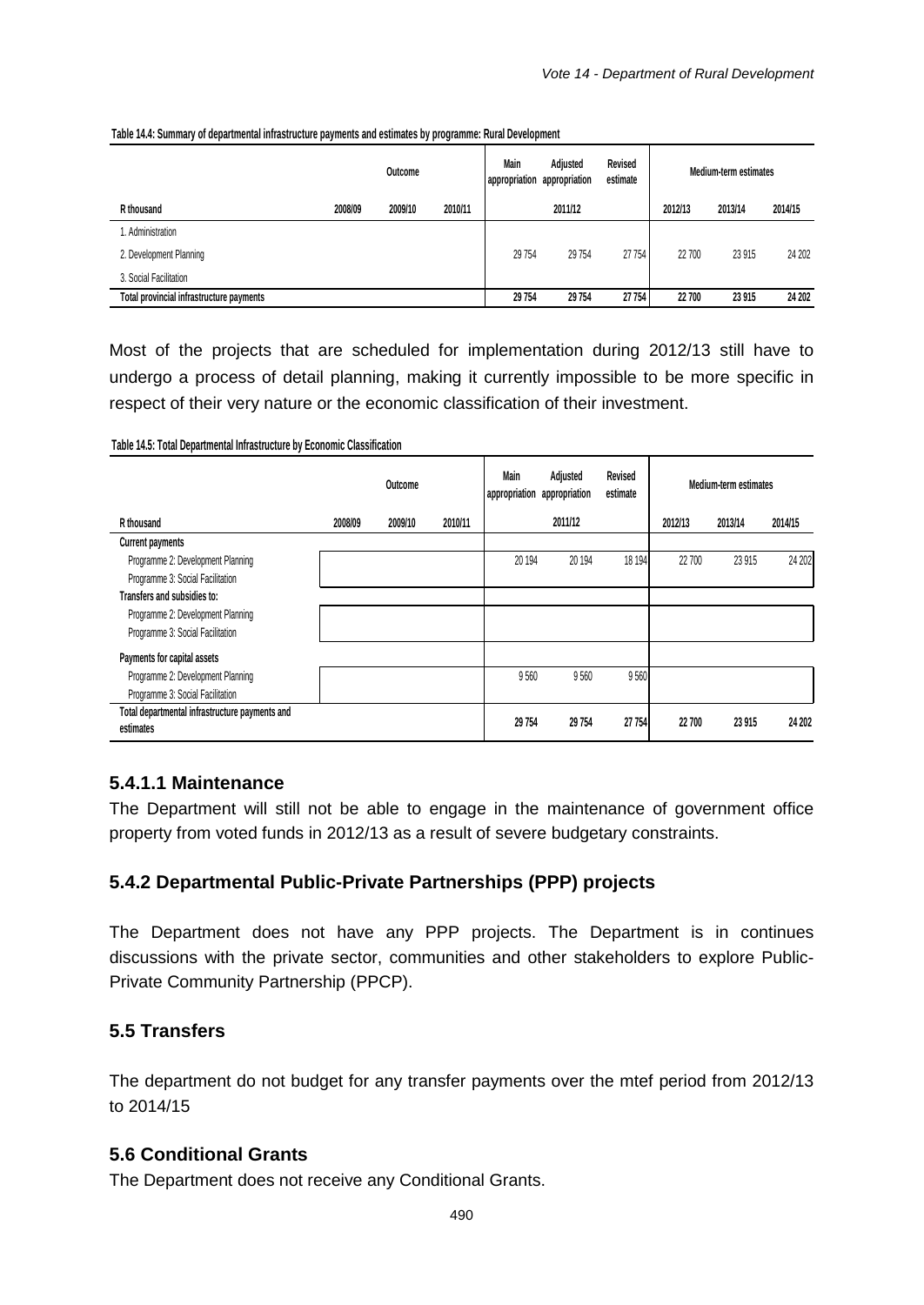ta a contratto

 $2.44 \times 10^{-12}$ 

# **6. Programme description**

# **6.1. Programme 1: Administration**

### **Description and objectives**

Administration is structured "to render administrative support services and plan, organise, coordinate". The programme also ensures that there are appropriate support services to all other programmes with regard to finance, personnel, information, communication, logistics and procurement. The programme comprises of the Offices of the Head of Department (HOD) and Monitoring & Reporting.

It is expected that the implementation of this sub-programme will most probably be hampered by a lack of human resources, operational budget and insufficient budget allocation.

#### **Table 14.6: Summary of payments and estimates: Programme 1: Administration**

|                               | Outcome |         |         | Main<br>appropriation | Adjusted<br>appropriation | Revised<br>estimate |         | Medium-term estimates |         |
|-------------------------------|---------|---------|---------|-----------------------|---------------------------|---------------------|---------|-----------------------|---------|
| R thousand                    | 2008/09 | 2009/10 | 2010/11 |                       | 2011/12                   |                     | 2012/13 | 2013/14               | 2014/15 |
| Office of the HOD             |         |         | 2911    | 5507                  | 5507                      | 5507                | 5690    | 5916                  | 6222    |
| Monitoring and Reporting      |         |         |         |                       |                           |                     | 059     | 134                   | 1 213   |
| Total payments and estimates: |         |         | 2911    | 5507                  | 5507                      | 5507                | 6749    | 7 050                 | 7 435   |

*Note: Finance and Corporate Services are to be share between the Department and the Department of Agriculture* 

|                                             |         | Outcome |         | Main<br>appropriation | Adjusted<br>appropriation | Estimated<br>Actual | Medium term estimates |         |         |
|---------------------------------------------|---------|---------|---------|-----------------------|---------------------------|---------------------|-----------------------|---------|---------|
| R thousand                                  | 2008/09 | 2009/10 | 2010/11 |                       | 2011/12                   |                     | 2012/13               | 2013/14 | 2014/15 |
| <b>Current payments</b>                     |         |         | 2911    | 5507                  | 5507                      | 5507                | 7539                  | 7 9 9 0 | 8475    |
| Compensation of employees                   |         |         |         | 5 3 8 9               | 5389                      | 5 3 8 9             | 4 2 6 1               | 4538    | 4833    |
| Goods and services                          |         |         | 2911    | 118                   | 118                       | 118                 | 2488                  | 2512    | 2602    |
| Interest and rent on land                   |         |         |         |                       |                           |                     |                       |         |         |
| Transfers and subsidies                     |         |         |         |                       |                           |                     |                       |         |         |
| Provinces and municipalities                |         |         |         |                       |                           |                     |                       |         |         |
| Departmental agencies and accounts          |         |         |         |                       |                           |                     |                       |         |         |
| Public corporations and private enterprises |         |         |         |                       |                           |                     |                       |         |         |
| Non-profit institutions                     |         |         |         |                       |                           |                     |                       |         |         |
| Households                                  |         |         |         |                       |                           |                     |                       |         |         |
| Payments for capital assets                 |         |         |         |                       |                           |                     |                       |         |         |
| Buildings and other fixed structures        |         |         |         |                       |                           |                     |                       |         |         |
| Machinery and equipment                     |         |         |         |                       |                           |                     |                       |         |         |
| Biological assets                           |         |         |         |                       |                           |                     |                       |         |         |
| Software and other intangible assets        |         |         |         |                       |                           |                     |                       |         |         |
| Capitalised goods and services              |         |         | 20      |                       |                           |                     |                       |         |         |
| Payments for financial assets               |         |         |         |                       |                           |                     |                       |         |         |
| Total economic classification:              |         |         | 2911    | 5507                  | 5507                      | 5507                | 6749                  | 7050    | 7435    |

#### **Table 14.7: Summary of payments and estimates by economic classification: Programme 1: Administration**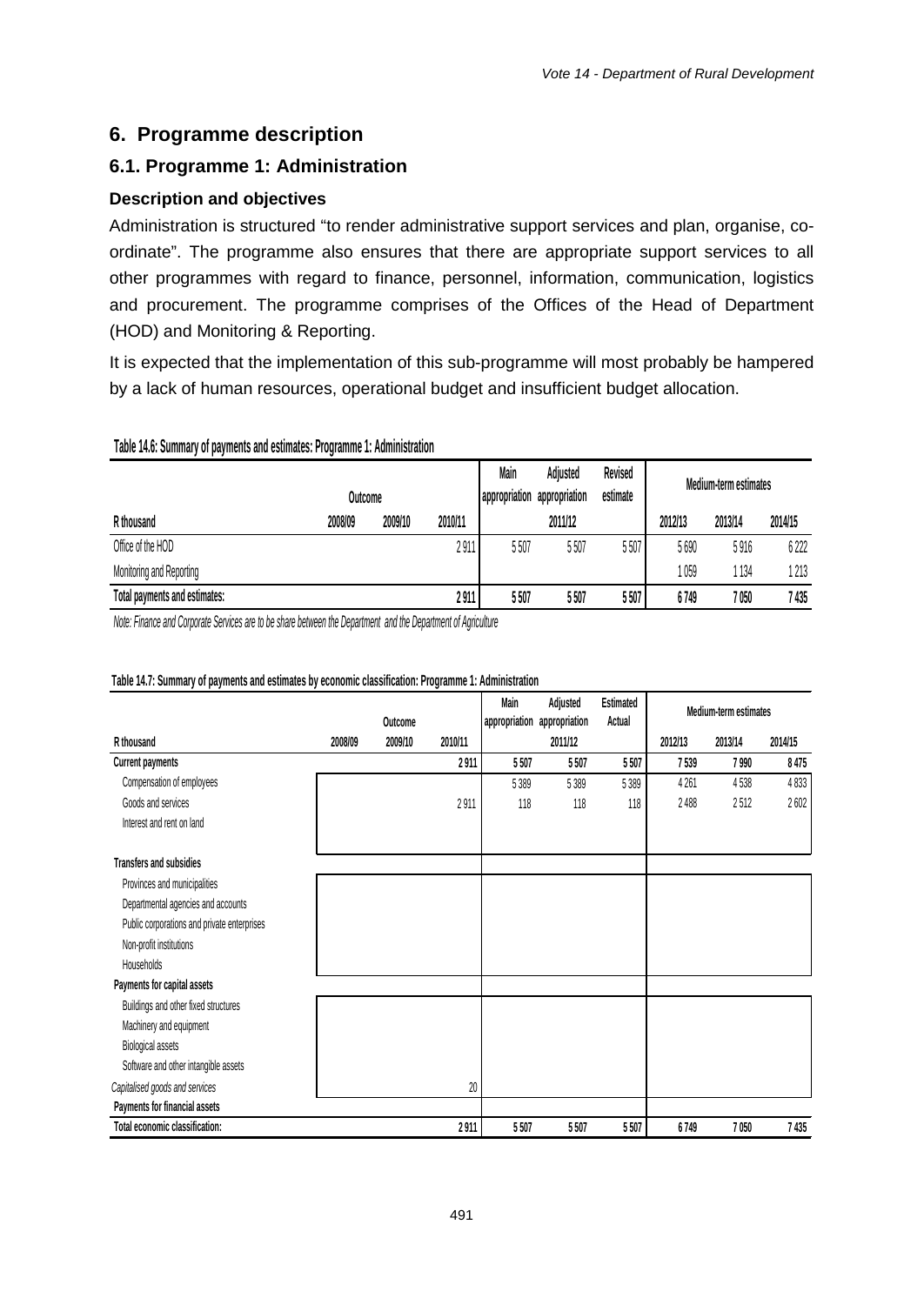# **6.2 Programme 2: Development Planning**

### **Description and objectives**

This programme of budget "is to initiate and plan development in order to address needs that have been identified".

#### **Table 14.8: Summary of payments and estimates: Programme 2: Development Planning**

|                                                 |         | Outcome |         | Main<br>appropriation | Adjusted<br>appropriation | Estimated<br>Actual | Medium-term estimates |         |         |
|-------------------------------------------------|---------|---------|---------|-----------------------|---------------------------|---------------------|-----------------------|---------|---------|
| R thousand                                      | 2008/09 | 2009/10 | 2010/11 |                       | 2011/12                   |                     | 2012/13               | 2013/14 | 2014/15 |
| Rural Infrastructure Development                |         |         |         | 29 754                | 57 754                    | 57 754              | 27 980                | 29 567  | 30 237  |
| <b>Community Development Projects</b>           |         | 15 9 68 | 16610   |                       |                           |                     |                       |         |         |
| Community Development Coordination & Monitoring |         |         | 7 826   |                       |                           |                     |                       |         |         |
| Institutional coordination and Special Projects |         |         |         |                       |                           |                     |                       |         |         |
| Land and Agrarian Reform                        |         |         |         |                       |                           |                     | 333                   | 362     | 393     |
| Total payments and estimates                    |         | 15 968  | 24 436  | 29 754                | 57754                     | 57 754              | 28 31 3               | 29 9 29 | 30 630  |

**Table 14.9: Summary of payments and estimates by economic classification: Programme 2: Development Planning**

|                                      |         |         |         | Main          | Adjusted      | Revised  |         | Medium-term estimates |         |
|--------------------------------------|---------|---------|---------|---------------|---------------|----------|---------|-----------------------|---------|
|                                      |         | Outcome |         | appropriation | appropriation | estimate |         |                       |         |
| R thousand                           | 2008/09 | 2009/10 | 2010/11 |               | 2011/12       |          | 2012/13 | 2013/14               | 2014/15 |
| <b>Current payments</b>              |         | 12 452  | 16 610  | 20 194        | 48 194        | 48 194   | 28 3 13 | 29 929                | 30 630  |
| Compensation of employees            |         |         |         |               |               |          | 5 2 6 3 | 5 6 0 4               | 5968    |
| Goods and services                   |         | 12 452  | 16610   | 20 194        | 48 194        | 48 194   | 23 050  | 24 3 25               | 24 662  |
| Interest and rent on land            |         |         |         |               |               |          |         |                       |         |
| <b>Transfers and subsidies</b>       |         |         |         |               |               |          |         |                       |         |
| Provinces and municipalities         |         |         |         |               |               |          |         |                       |         |
| Non-profit institutions              |         |         |         |               |               |          |         |                       |         |
| <b>Households</b>                    |         |         |         |               |               |          |         |                       |         |
| Payments for capital assets          |         | 1498    |         | 9560          | 9560          | 9560     |         |                       |         |
| Buildings and other fixed structures |         |         |         | 9507          | 9507          | 9507     |         |                       |         |
| Machinery and equipment              |         | 1498    |         | 53            | 53            | 53       |         |                       |         |
| Biological assets                    |         |         |         |               |               |          |         |                       |         |
| Software and other intangible assets |         |         |         |               |               |          |         |                       |         |
| Land and subsoil assets              |         |         |         |               |               |          |         |                       |         |
| <b>Financial transactions</b>        |         | 2018    |         |               |               |          |         |                       |         |
| Total economic classification:       |         | 15 968  | 24 436  | 29 754        | 57 754        | 57 754   | 28 313  | 29 9 29               | 30 630  |

# **6.2.1 Institutional Coordination and Special Projects**

# **Description and objectives**

To lead and coordinate all provincial government initiatives and projects directed at rural areas. The unit will look at the creation of an enabling institutional environment for sustainable and improved growth. The unit will also initiate special projects within rural development framework and ensure management of cross-cutting institutional support.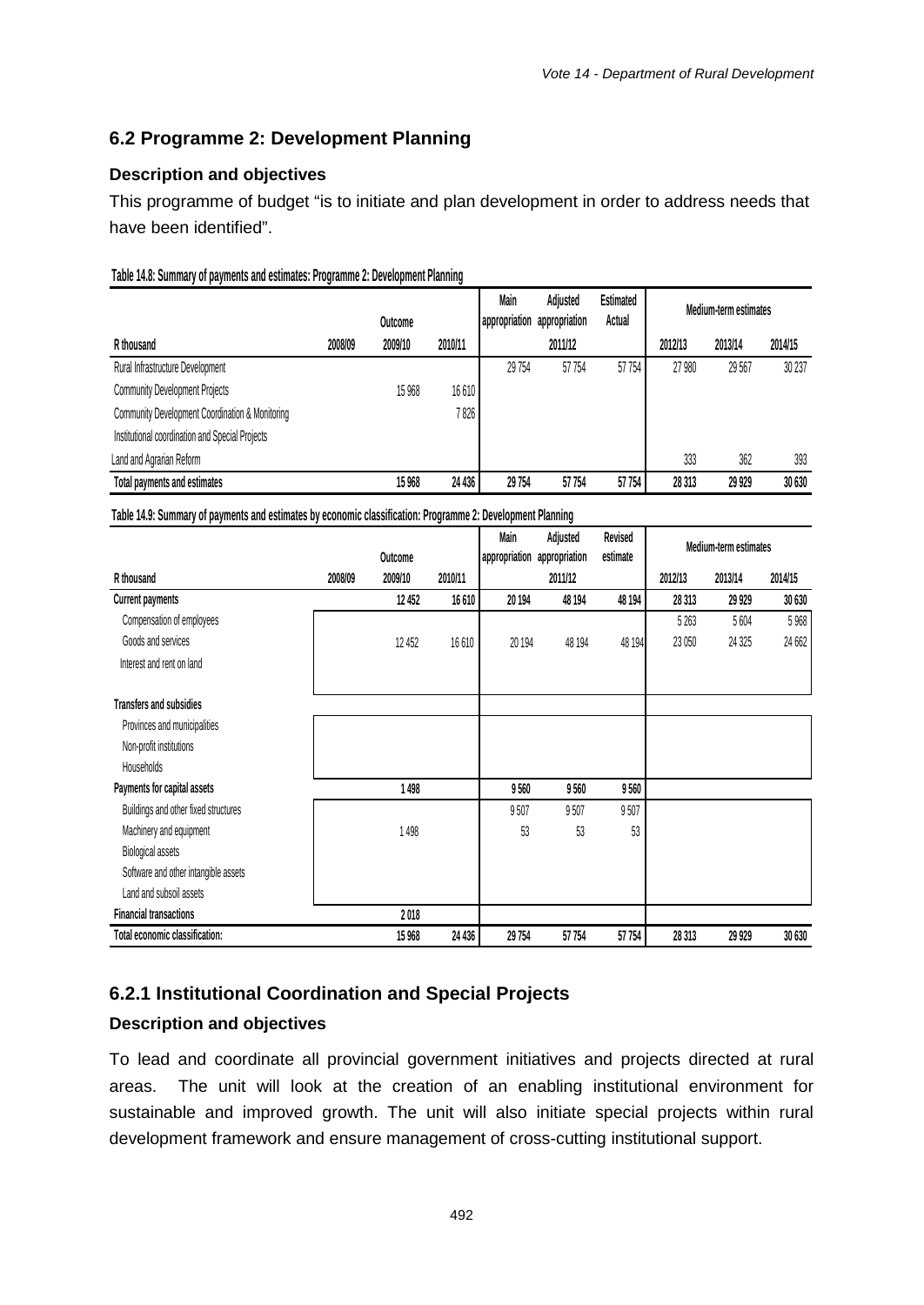# **6.2.2 Rural Infrastructure Development**

### **Description and objectives**

The sub-programme facilitates improved access to basic services, economic and income generating opportunities through improved physical infrastructure in rural areas. Key functions of the unit will be to:

- Develop and oversee the implementation of infrastructure and entrepreneurship strategies and policies;
- Develop and drive implementation strategies for partnerships for entrepreneurship development;
- Develop and maintain strong intergovernmental structures for Rural Development services; and
- Facilitate access to additional funding to implement infrastructure services.

# **6.2.3 Land & Agrarian Transformation**

# **Description and objectives**

To provide support to land reform and agrarian transformation.

# **6.3 Programme 3: Social Facilitation**

### **Description and objectives**

The programme has been structured to engage communities on a continuous basis on priorities.

### **Table 14.10: Summary of payments and estimates: Programme 3: Social Facilitation**

|                                      | Outcome |         |         | Main<br>appropriation appropriation | Adjusted | Revised<br>estimate |         | Medium-term estimates |         |
|--------------------------------------|---------|---------|---------|-------------------------------------|----------|---------------------|---------|-----------------------|---------|
| R thousand                           | 2008/09 | 2009/10 | 2010/11 |                                     | 2011/12  |                     | 2012/13 | 2013/14               | 2014/15 |
| Social, Technical, Rural Livelihoods |         |         |         |                                     |          |                     | 5538    | 5 959                 | 6362    |
| Total payments and estimates:        |         |         |         |                                     |          |                     | 5538    | 5 959                 | 6362    |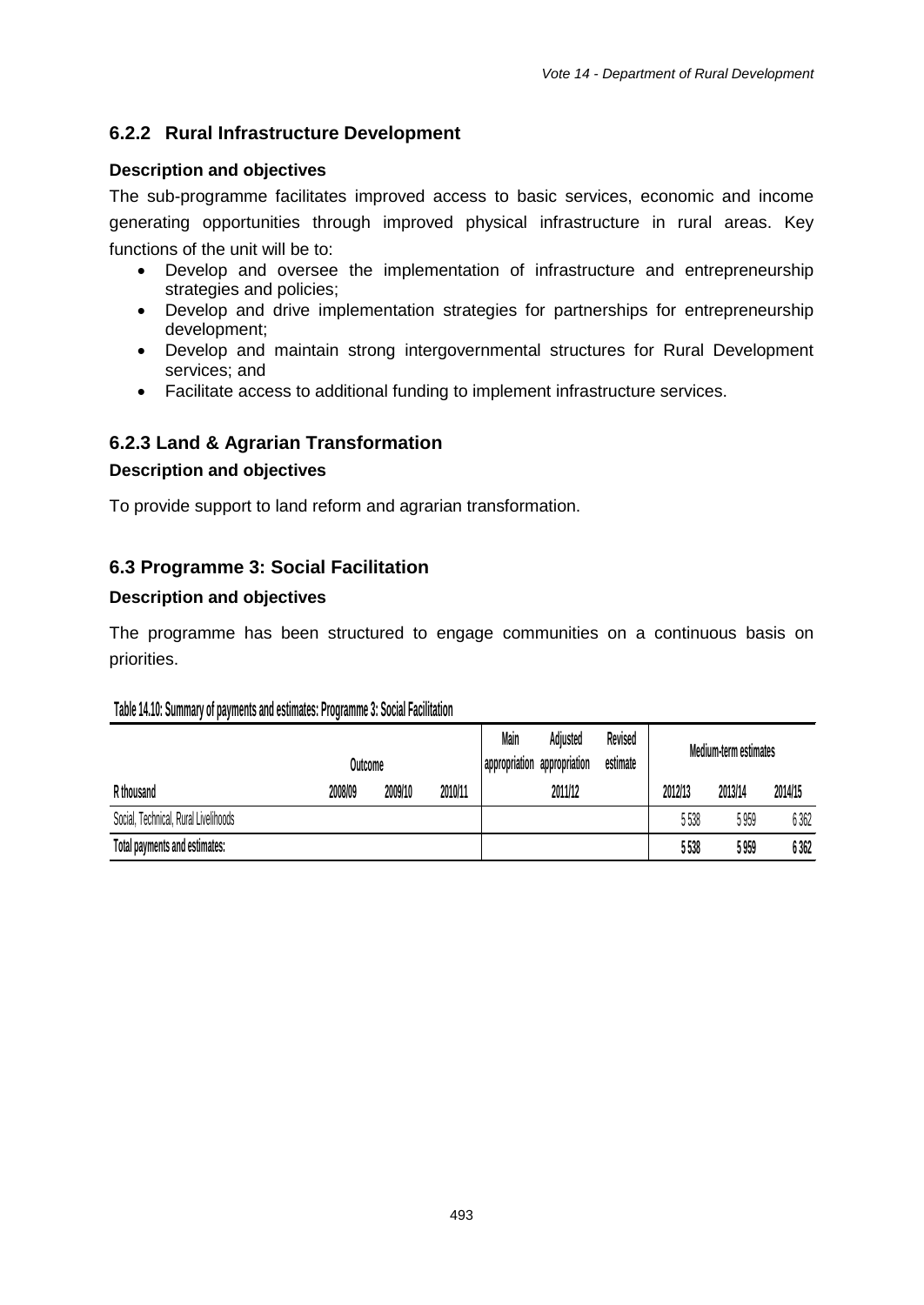|                                          |         | Outcome |         | Main<br>appropriation | Adjusted<br>appropriation | Revised<br>estimate | Medium-term estimates |         |         |
|------------------------------------------|---------|---------|---------|-----------------------|---------------------------|---------------------|-----------------------|---------|---------|
| R thousand                               | 2008/09 | 2009/10 | 2010/11 |                       | 2011/12                   |                     | 2012/13               | 2013/14 | 2014/15 |
| <b>Current payments</b>                  |         |         |         |                       |                           |                     | 5538                  | 5959    | 6412    |
| Compensation of employees                |         |         |         |                       |                           |                     | 5098                  | 5 4 2 9 | 5782    |
| Goods and services                       |         |         |         |                       |                           |                     | 440                   | 530     | 580     |
| Interest and rent on land                |         |         |         |                       |                           |                     |                       |         |         |
| <b>Transfers and subsidies</b>           |         |         |         |                       |                           |                     |                       |         |         |
| Provinces and municipalities             |         |         |         |                       |                           |                     |                       |         |         |
| Public corporations & private enterprise |         |         |         |                       |                           |                     |                       |         |         |
| Non-profit institutions                  |         |         |         |                       |                           |                     |                       |         |         |
| <b>Households</b>                        |         |         |         |                       |                           |                     |                       |         |         |
| Payments for capital assets              |         |         |         |                       |                           |                     |                       |         |         |
| Buildings and other fixed structures     |         |         |         |                       |                           |                     |                       |         |         |
| Machinery and equipment                  |         |         |         |                       |                           |                     |                       |         |         |
| Biological assets                        |         |         |         |                       |                           |                     |                       |         |         |
| Software and other intangible assets     |         |         |         |                       |                           |                     |                       |         |         |
| Payments for financial assets            |         |         |         |                       |                           |                     |                       |         |         |
| Total economic classification:           |         |         |         |                       |                           |                     | 5538                  | 5959    | 6362    |

#### **Table 14.11: Summary of payments and estimates by economic classification:Programme 3: Social Facilitation**

# **6.3.1 Social, Technical, Rural Livelihoods and Institutional Facilitation (STRIF) Description and objectives**

To create an enabling institutional environment for sustainable rural development and to provide for social and economic development in rural communities and sustainable livelihoods.

# **6.9 Other programme information**

# **6.9.1 Personnel numbers and costs**

Table 14.12: Personnel numbers and costs<sup>1</sup>: Rural Development

| Personnel numbers                          | As at | As at | As at | As at   | As at  | As at<br>31 March 2009 31 March 2010 31 March 2011 31 March 2012 31 March 2013 31 March 2014 31 March 2015 | As at |
|--------------------------------------------|-------|-------|-------|---------|--------|------------------------------------------------------------------------------------------------------------|-------|
| Administration                             |       |       |       | 39      | 10     | 10                                                                                                         | 10    |
| Development Planning                       |       |       |       |         | 22     | 22                                                                                                         | 22    |
| Social Facilitation                        |       |       |       |         | 21     | 21                                                                                                         |       |
| Total personnel numbers: Rural Development |       |       |       | 39      | 53     | 53                                                                                                         | 53    |
| Total personnel cost (R thousand)          |       |       |       | 5 3 8 9 | 14 622 | 15571                                                                                                      | 16583 |
| Unit cost (R thousand)                     |       |       |       | 138     | 276    | 294                                                                                                        | 313   |
|                                            |       |       |       |         |        |                                                                                                            |       |

*1. Full-time equivalent*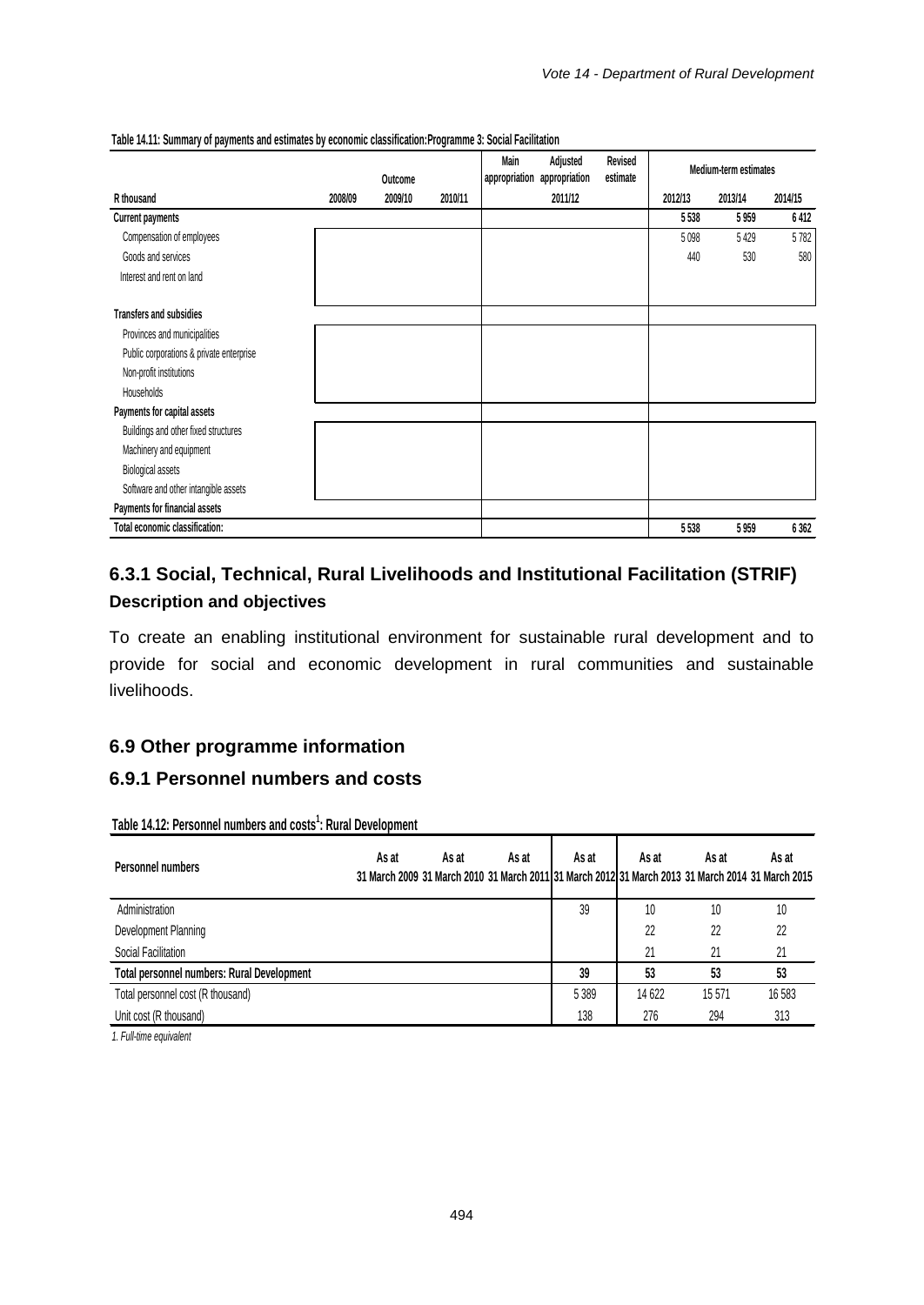|                                                                                                                                                                                       | Outcome |         |         | Adjusted<br>Main<br>appropriation appropriation |                                | Revised<br>estimate               | Medium-term estimates              |                                   |                                   |
|---------------------------------------------------------------------------------------------------------------------------------------------------------------------------------------|---------|---------|---------|-------------------------------------------------|--------------------------------|-----------------------------------|------------------------------------|-----------------------------------|-----------------------------------|
|                                                                                                                                                                                       | 2008/09 | 2009/10 | 2010/11 |                                                 | 2011/12                        |                                   | 2012/13                            | 2013/14                           | 2014/15                           |
| <b>Total for Department</b><br>Personnel numbers (head count)<br>Personnel cost (R thousands)                                                                                         |         |         |         | 37<br>5 3 8 9                                   | 38<br>5 3 8 9                  | 39<br>5 3 8 9                     | 53<br>14 622                       | 53<br>15571                       | 53<br>16583                       |
| Human resources component<br>Personnel numbers (head count)<br>Personnel cost (R thousands)<br>Head count as % of total for Department<br>Personnel cost as % of total for Department |         |         |         |                                                 |                                |                                   |                                    |                                   |                                   |
| Finance component<br>Personnel numbers (head count)<br>Personnel cost (R thousands)<br>Head count as % of total for Department<br>Personnel cost as % of total for Department         |         |         |         |                                                 |                                |                                   |                                    |                                   |                                   |
| Full time workers<br>Personnel numbers (head count)<br>Personnel cost (R thousands)<br>Head count as % of total for Department<br>Personnel cost as % of total for Department         |         |         |         | 4<br>2 1 1 5<br>10.81%<br>39.25%                | 5<br>2765<br>13.16%<br>51.31%  | 6<br>2993<br>15.38%<br>55.54%     | 53<br>14 622<br>100.00%<br>100.00% | 53<br>15571<br>100.00%<br>100.00% | 53<br>16583<br>100.00%<br>100.00% |
| Part-time workers<br>Personnel numbers (head count)<br>Personnel cost (R thousands)<br>Head count as % of total for Department<br>Personnel cost as % of total for Department         |         |         |         |                                                 |                                |                                   |                                    |                                   |                                   |
| Contract workers<br>Personnel numbers (head count)<br>Personnel cost (R thousands)<br>Head count as % of total for province<br>Personnel cost as % of total for province              |         |         |         | 33<br>3 2 7 4<br>89.19%<br>60.75%               | 33<br>2624<br>86.84%<br>48.69% | 33<br>2 3 9 6<br>84.62%<br>44.46% |                                    |                                   |                                   |

#### **Table 14.13: Summary of departmental personnel numbers and costs**

# **6.9.2 Training**

The training programme of the Department forms part of the shared service in Programme 1 of the department of agriculture and is therefore budgeted as such in the Department of Agriculture.

### **6.9.3 Reconciliation of structural change**

With effect from April 2012 the Department of Rural Development will be a Vote on their own. National Treasury has not included a generic programme structure for Provincial Departments of Rural Development in their 2012 guidelines. Currently the Department's structure is according to the Department of Agriculture and Rural Development's Programme 8: Rural Development as per the generic programme structure.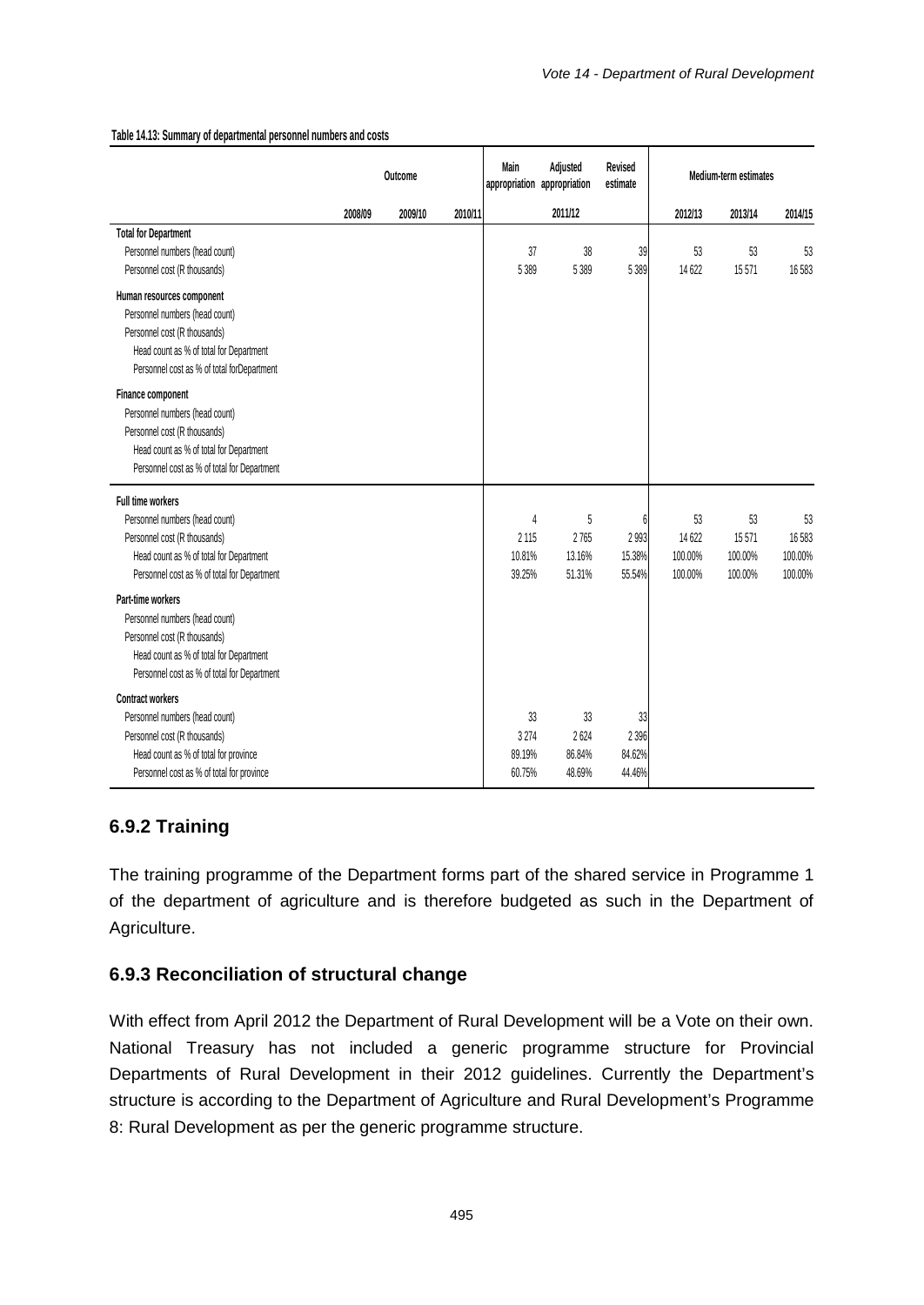Talks are at an advanced stage as the Department of Rural Development and the Department of Agriculture share the Office of the Executive Authority and certain functions.

|                      |                        |           | -3---                  |           |                    |  |  |  |  |  |
|----------------------|------------------------|-----------|------------------------|-----------|--------------------|--|--|--|--|--|
|                      | Programmes for 2011/12 |           | Programmes for 2012/13 |           |                    |  |  |  |  |  |
|                      | 2010/11 Equivalent     |           |                        |           | 2012/13 Equivalent |  |  |  |  |  |
|                      | Sub-<br>Programme      |           |                        | Programme | Sub-               |  |  |  |  |  |
|                      |                        | programme |                        |           | programme          |  |  |  |  |  |
| Department<br>0f     |                        |           | Department             |           |                    |  |  |  |  |  |
| Agriculture and      | 3                      | 3.4       | Rural                  | 2         |                    |  |  |  |  |  |
| Rural<br>Development |                        |           | Development            | 3         |                    |  |  |  |  |  |

# **Table 2.26: Reconciliation of structural changes: Rural Development**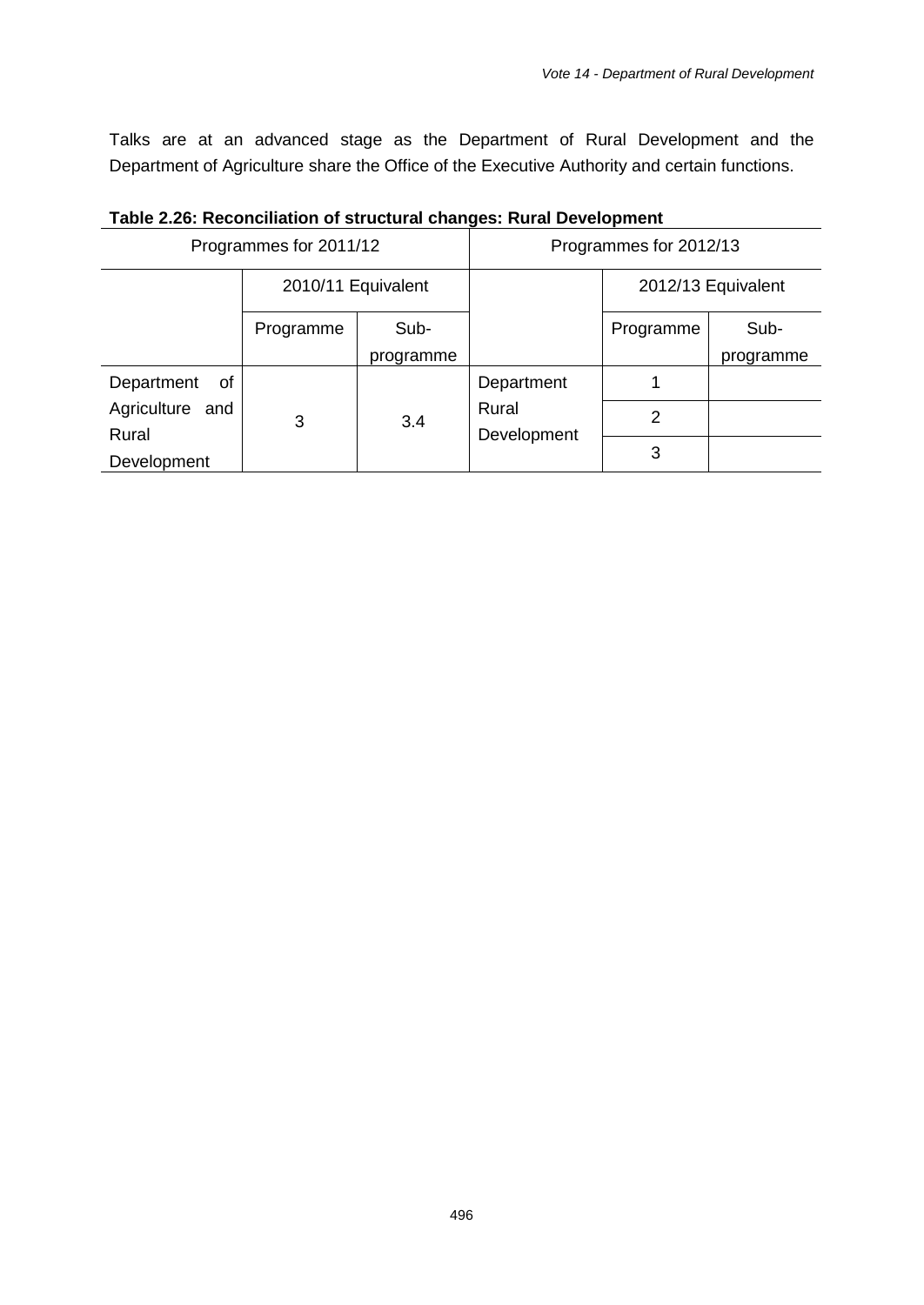*Vote 14 - Department of Rural Development*

# **ANNEXURE TO THE ESTIMATES OF PROVINCIAL REVENUE & EXPENDITURE**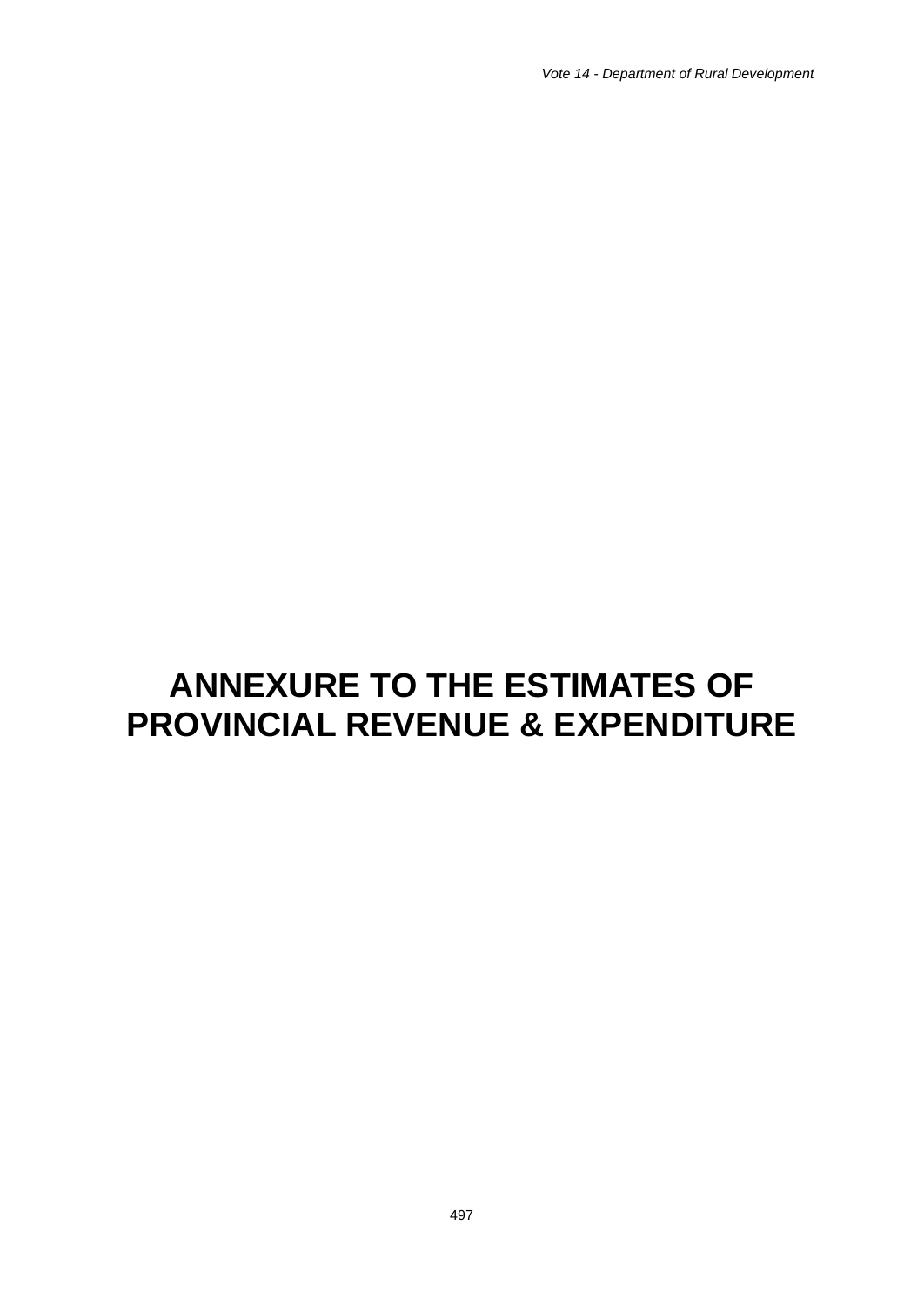#### **Table B.3a: Payments and estimates by economic classification: Rural Development**

|                                                           | Outcome |          |         | Main<br>appropriation appropriation | Adjusted | Revised<br>estimates | Medium-term estimates |         |         |  |
|-----------------------------------------------------------|---------|----------|---------|-------------------------------------|----------|----------------------|-----------------------|---------|---------|--|
| R thousand                                                | 2008/09 | 2009/10  | 2010/11 |                                     | 2011/12  |                      | 2012/13               | 2013/14 | 2014/15 |  |
| Current payments                                          |         | 12 452   | 19521   | 25 701                              | 53 701   | 53 701               | 40 600                | 42 938  | 44 427  |  |
| Compensation of employees                                 |         |          |         | 5 3 8 9                             | 5 3 8 9  | 5 3 8 9              | 14 622                | 15 5 71 | 16 583  |  |
| Salaries and wages                                        |         |          |         | 4689                                | 4688     | 4688                 | 12 7 24               | 13 550  | 14 4 31 |  |
| Social contributions                                      |         |          |         | 700                                 | 701      | 701                  | 1898                  | 2021    | 2 1 5 2 |  |
| Goods and services                                        |         | 12 452   | 19521   | 20 312                              | 48 312   | 48 312               | 25 978                | 27 367  | 27 844  |  |
| of which                                                  |         |          |         |                                     |          |                      |                       |         |         |  |
| Catering: Departmental activities                         |         | 80       | 255     |                                     |          |                      | 433                   | 457     | 482     |  |
| Travel & subsistence                                      |         | 85       | 17      | 40                                  | 40       | 40                   | 1780                  | 1879    | 1981    |  |
| Maintenance, repair & running cost                        |         |          |         |                                     |          |                      |                       |         |         |  |
| Consultants, contractors & Special Services               |         | 10 6 6 6 | 19 092  | 20 194                              | 48 194   | 48 194               | 22 700                | 23 915  | 24 202  |  |
| Interest and rent on land                                 |         |          |         |                                     |          |                      |                       |         |         |  |
| Interest                                                  |         |          |         |                                     |          |                      |                       |         |         |  |
| Rent on land                                              |         | 1 2 3 5  | 14      |                                     |          |                      |                       |         |         |  |
|                                                           |         |          |         |                                     |          |                      |                       |         |         |  |
| Unauthorized expenditure                                  |         |          |         |                                     |          |                      |                       |         |         |  |
| Transfers and subsidies to <sup>1</sup> :                 |         |          |         |                                     |          |                      |                       |         |         |  |
| Provinces and municipalities                              |         |          |         |                                     |          |                      |                       |         |         |  |
| Provinces <sup>2</sup>                                    |         |          |         |                                     |          |                      |                       |         |         |  |
| Provincial Revenue Funds                                  |         |          |         |                                     |          |                      |                       |         |         |  |
| $M$ unicipalities $3$                                     |         |          |         |                                     |          |                      |                       |         |         |  |
| Municipalities                                            |         |          |         |                                     |          |                      |                       |         |         |  |
| of which: Regional service council levies                 |         |          |         |                                     |          |                      |                       |         |         |  |
| Municipal agencies and funds                              |         |          |         |                                     |          |                      |                       |         |         |  |
| Departmental agencies and accounts                        |         |          |         |                                     |          |                      |                       |         |         |  |
| Provincial agencies and funds                             |         |          |         |                                     |          |                      |                       |         |         |  |
| Social security funds                                     |         |          |         |                                     |          |                      |                       |         |         |  |
| Provide list of entities receiving transfers <sup>4</sup> |         |          |         |                                     |          |                      |                       |         |         |  |
| Universities and technikons                               |         |          |         |                                     |          |                      |                       |         |         |  |
|                                                           |         |          |         |                                     |          |                      |                       |         |         |  |
| Public corporations and private enterprises <sup>5</sup>  |         |          |         |                                     |          |                      |                       |         |         |  |
| Public corporations                                       |         |          |         |                                     |          |                      |                       |         |         |  |
| Subsidies on production                                   |         |          |         |                                     |          |                      |                       |         |         |  |
| Other transfers                                           |         |          |         |                                     |          |                      |                       |         |         |  |
| Private enterprises                                       |         |          |         |                                     |          |                      |                       |         |         |  |
| Subsidies on production                                   |         |          |         |                                     |          |                      |                       |         |         |  |
| Other transfers                                           |         |          |         |                                     |          |                      |                       |         |         |  |
| Foreign governments and international organisations       |         |          |         |                                     |          |                      |                       |         |         |  |
| Non-profit institutions                                   |         |          |         |                                     |          |                      |                       |         |         |  |
| Households                                                |         |          |         |                                     |          |                      |                       |         |         |  |
| Social benefits                                           |         |          |         |                                     |          |                      |                       |         |         |  |
| Other transfers to households                             |         |          |         |                                     |          |                      |                       |         |         |  |
|                                                           |         |          |         |                                     |          |                      |                       |         |         |  |
| Payments for capital assets                               |         | 1498     | 7826    | 9560                                | 9560     | 9560                 |                       |         |         |  |
| Buildings and other fixed structures                      |         |          | 7826    | 9507                                | 9507     | 9507                 |                       |         |         |  |
| <b>Buildings</b>                                          |         |          |         | 9507                                | 9507     | 9507                 |                       |         |         |  |
| Other fixed structures                                    |         |          | 7826    |                                     |          |                      |                       |         |         |  |
| Machinery and equipment                                   |         | 1 4 9 8  |         | 53                                  | 53       | 53                   |                       |         |         |  |
| Transport equipment                                       |         |          |         |                                     |          |                      |                       |         |         |  |
| Other machinery and equipment                             |         | 1 4 9 8  |         | 53                                  | 53       | 53                   |                       |         |         |  |
| Biological assets                                         |         |          |         |                                     |          |                      |                       |         |         |  |
| Software and other intangible assets                      |         |          |         |                                     |          |                      |                       |         |         |  |
| Land and subsoil assets                                   |         |          |         |                                     |          |                      |                       |         |         |  |
| Payment for financial assets                              |         | 2018     |         |                                     |          |                      |                       |         |         |  |
| Total economic classification:                            |         | 15 968   | 27 347  | 35 261                              | 63 261   | 63 261               | 40 600                | 42 938  | 44 427  |  |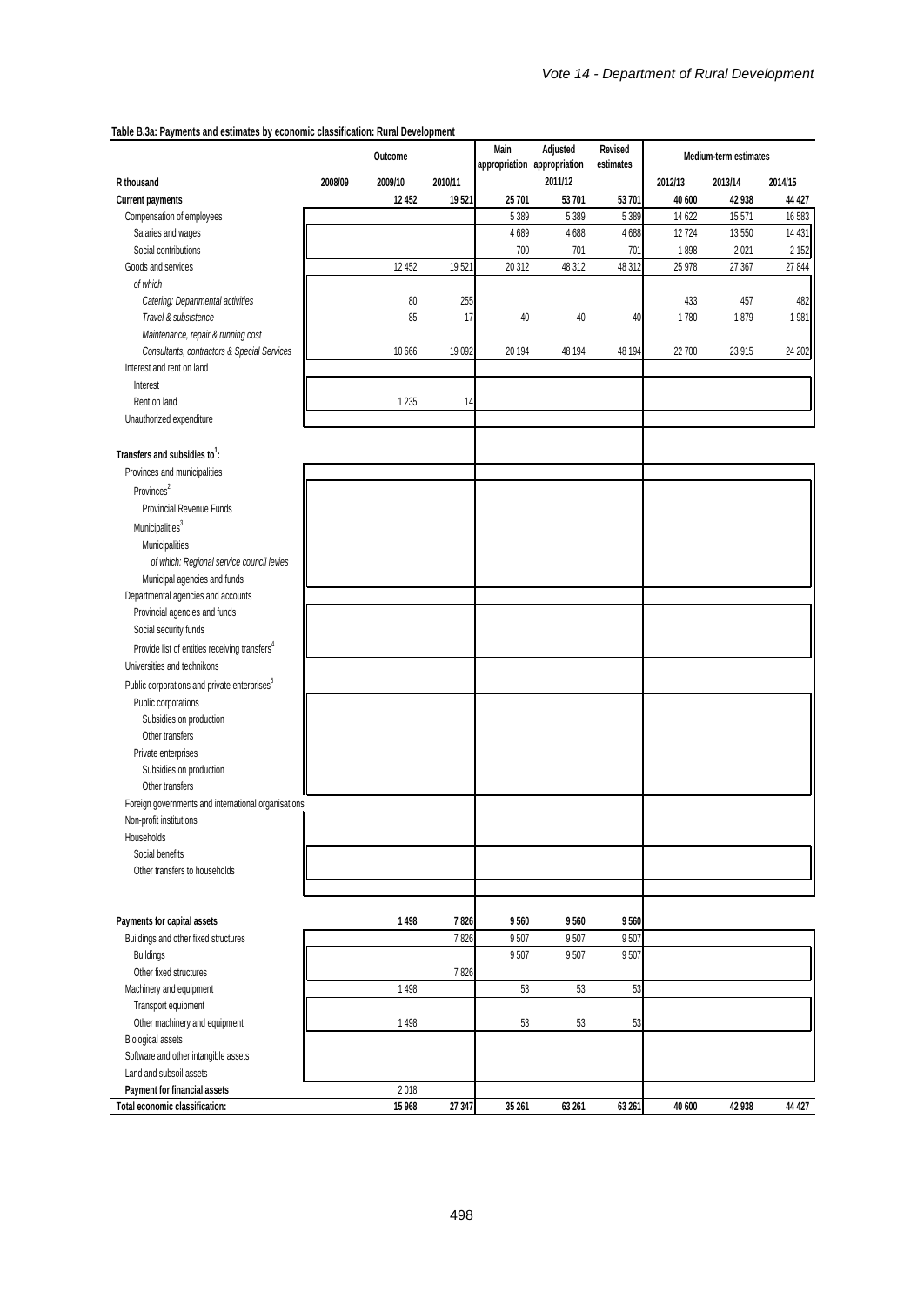|  | Table B.3 (b): Payments and estimates by economic classification: Programme 1: Administration |  |
|--|-----------------------------------------------------------------------------------------------|--|
|  |                                                                                               |  |

|                                                                 | Outcome |         |         | Adjusted<br>Main<br>appropriation appropriation |         | Estimated<br>Actual | Medium-term estimates |         |         |  |
|-----------------------------------------------------------------|---------|---------|---------|-------------------------------------------------|---------|---------------------|-----------------------|---------|---------|--|
| R thousand                                                      | 2008/09 | 2009/10 | 2010/11 |                                                 | 2011/12 |                     | 2012/13               | 2013/14 | 2014/15 |  |
| Current payments                                                |         |         | 2911    | 5507                                            | 5507    | 5 5 0 7             | 6749                  | 7050    | 7 435   |  |
| Compensation of employees                                       |         |         |         | 5 3 8 9                                         | 5 3 8 9 | 5 3 8 9             | 4 2 6 1               | 4538    | 4833    |  |
| Salaries and wages                                              |         |         |         | 4 6 8 9                                         | 4688    | 4688                | 3708                  | 3 9 4 9 | 4 20 6  |  |
| Social contributions                                            |         |         |         | 700                                             | 701     | 701                 | 553                   | 589     | 627     |  |
| Goods and services                                              |         |         | 2911    | 118                                             | 118     | 118                 | 2 4 8 8               | 2512    | 2 6 0 2 |  |
| of which                                                        |         |         |         |                                                 |         |                     |                       |         |         |  |
| Catering: Departmental activities                               |         |         | 255     |                                                 |         |                     | 433                   | 457     | 482     |  |
| Travel & subsistence                                            |         |         | 17      | 40                                              | 40      | 40                  | 990                   | 939     | 941     |  |
| Maintenance, repair & running cost                              |         |         |         |                                                 |         |                     |                       |         |         |  |
| Consultants, contractors & Special Services                     |         |         | 2625    |                                                 |         |                     |                       |         |         |  |
| Interest and rent on land                                       |         |         |         |                                                 |         |                     |                       |         |         |  |
| Interest                                                        |         |         |         |                                                 |         |                     |                       |         |         |  |
| Rent on land                                                    |         |         |         |                                                 |         |                     |                       |         |         |  |
| Unauthorized expenditure                                        |         |         |         |                                                 |         |                     |                       |         |         |  |
|                                                                 |         |         |         |                                                 |         |                     |                       |         |         |  |
| Transfers and subsidies to <sup>1</sup> :                       |         |         |         |                                                 |         |                     |                       |         |         |  |
| Provinces and municipalities                                    |         |         |         |                                                 |         |                     |                       |         |         |  |
| Provinces <sup>2</sup>                                          |         |         |         |                                                 |         |                     |                       |         |         |  |
| Provincial Revenue Funds                                        |         |         |         |                                                 |         |                     |                       |         |         |  |
| Municipalities <sup>3</sup>                                     |         |         |         |                                                 |         |                     |                       |         |         |  |
|                                                                 |         |         |         |                                                 |         |                     |                       |         |         |  |
| Municipalities                                                  |         |         |         |                                                 |         |                     |                       |         |         |  |
| of which: Regional service council levies                       |         |         |         |                                                 |         |                     |                       |         |         |  |
| Municipal agencies and funds                                    |         |         |         |                                                 |         |                     |                       |         |         |  |
| Departmental agencies and accounts                              |         |         |         |                                                 |         |                     |                       |         |         |  |
| Provincial agencies and funds                                   |         |         |         |                                                 |         |                     |                       |         |         |  |
| Social security funds                                           |         |         |         |                                                 |         |                     |                       |         |         |  |
| Entities                                                        |         |         |         |                                                 |         |                     |                       |         |         |  |
| Universities and technikons                                     |         |         |         |                                                 |         |                     |                       |         |         |  |
| Public corporations and private enterprises <sup>5</sup>        |         |         |         |                                                 |         |                     |                       |         |         |  |
| Public corporations                                             |         |         |         |                                                 |         |                     |                       |         |         |  |
| Subsidies on production                                         |         |         |         |                                                 |         |                     |                       |         |         |  |
| Other transfers                                                 |         |         |         |                                                 |         |                     |                       |         |         |  |
| Private enterprises                                             |         |         |         |                                                 |         |                     |                       |         |         |  |
| Subsidies on production                                         |         |         |         |                                                 |         |                     |                       |         |         |  |
| Other transfers                                                 |         |         |         |                                                 |         |                     |                       |         |         |  |
| Foreign governments and international organisations             |         |         |         |                                                 |         |                     |                       |         |         |  |
| Non-profit institutions                                         |         |         |         |                                                 |         |                     |                       |         |         |  |
| Households                                                      |         |         |         |                                                 |         |                     |                       |         |         |  |
| Social benefits                                                 |         |         |         |                                                 |         |                     |                       |         |         |  |
| Other transfers to households                                   |         |         |         |                                                 |         |                     |                       |         |         |  |
| Payments for capital assets                                     |         |         |         |                                                 |         |                     |                       |         |         |  |
| Buildings and other fixed structures                            |         |         |         |                                                 |         |                     |                       |         |         |  |
| <b>Buildings</b>                                                |         |         |         |                                                 |         |                     |                       |         |         |  |
| Other fixed structures                                          |         |         |         |                                                 |         |                     |                       |         |         |  |
|                                                                 |         |         |         |                                                 |         |                     |                       |         |         |  |
| Machinery and equipment                                         |         |         |         |                                                 |         |                     |                       |         |         |  |
| Transport equipment                                             |         |         |         |                                                 |         |                     |                       |         |         |  |
| Other machinery and equipment                                   |         |         |         |                                                 |         |                     |                       |         |         |  |
| Biological assets                                               |         |         |         |                                                 |         |                     |                       |         |         |  |
| Software and other intangible assets                            |         |         |         |                                                 |         |                     |                       |         |         |  |
| Land and subsoil assets                                         |         |         |         |                                                 |         |                     |                       |         |         |  |
| Payments for financial assets<br>Total economic classification: |         |         | 2911    | 5507                                            | 5507    | 5507                | 6749                  | 7050    | 7435    |  |
|                                                                 |         |         |         |                                                 |         |                     |                       |         |         |  |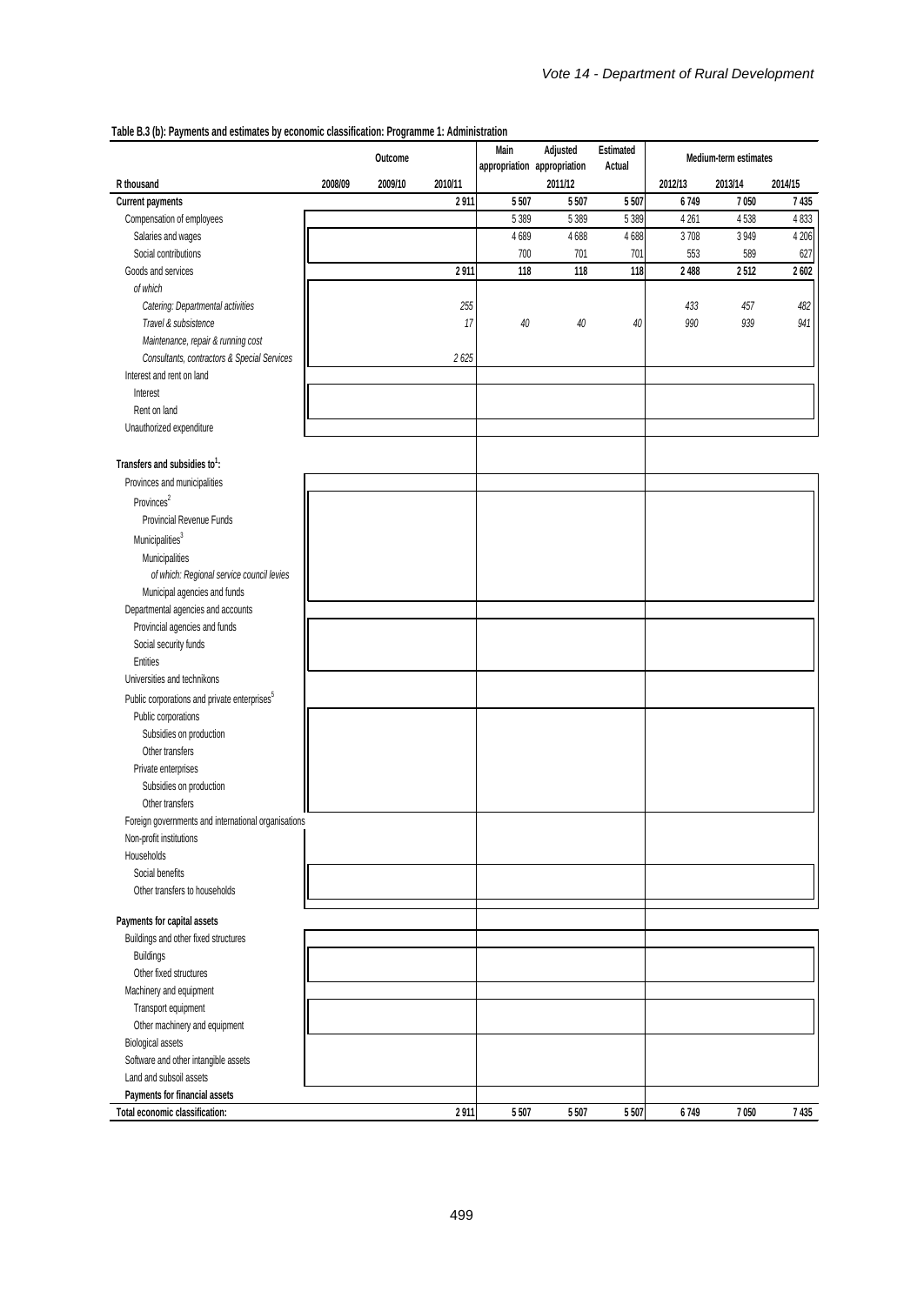**Table B.3(c): Payments and estimates by economic classification: Programme 2: Development Planning**

| 000 Dio(0). I approvide and examates by economic easemeation. I regramme E. Development I famility | Outcome |         | Adjusted<br>Main<br>appropriation appropriation |        | Estimated<br>Actual | Medium-term estimates |         |         |         |
|----------------------------------------------------------------------------------------------------|---------|---------|-------------------------------------------------|--------|---------------------|-----------------------|---------|---------|---------|
| R thousand                                                                                         | 2008/09 | 2009/10 | 2010/11                                         |        | 2011/12             |                       | 2012/13 | 2013/14 | 2014/15 |
| Current payments                                                                                   |         | 12 452  | 16 610                                          | 20 194 | 48 194              | 48 194                | 28 313  | 29 9 29 | 30 630  |
| Compensation of employees                                                                          |         |         |                                                 |        |                     |                       | 5 2 6 3 | 5 6 0 4 | 5 9 68  |
| Salaries and wages                                                                                 |         |         |                                                 |        |                     |                       | 4580    | 4877    | 5 1 9 4 |
| Social contributions                                                                               |         |         |                                                 |        |                     |                       | 683     | 727     | 774     |
| Goods and services                                                                                 |         | 12 452  | 16 610                                          | 20 194 | 48 194              | 48 194                | 23 050  | 24 3 25 | 24 662  |
| of which                                                                                           |         |         |                                                 |        |                     |                       |         |         |         |
| Catering: Departmental activities                                                                  |         | 80      |                                                 |        |                     |                       |         |         |         |
| Travel & subsistence                                                                               |         | 85      |                                                 |        |                     |                       | 350     | 410     | 460     |
| Maintenance, repair & running cost                                                                 |         |         |                                                 |        |                     |                       |         |         |         |
| Consultants, contractors & Special Services                                                        |         | 10 666  | 16 467                                          | 20 194 | 48 194              | 48 194                | 22 700  | 23 915  | 24 202  |
| Interest and rent on land                                                                          |         |         |                                                 |        |                     |                       |         |         |         |
| Interest                                                                                           |         |         |                                                 |        |                     |                       |         |         |         |
| Rent on land                                                                                       |         |         |                                                 |        |                     |                       |         |         |         |
| Unauthorized expenditure                                                                           |         |         |                                                 |        |                     |                       |         |         |         |
|                                                                                                    |         |         |                                                 |        |                     |                       |         |         |         |
| Transfers and subsidies to <sup>1</sup> :                                                          |         |         |                                                 |        |                     |                       |         |         |         |
| Provinces and municipalities                                                                       |         |         |                                                 |        |                     |                       |         |         |         |
| Provinces <sup>2</sup>                                                                             |         |         |                                                 |        |                     |                       |         |         |         |
| Provincial Revenue Funds                                                                           |         |         |                                                 |        |                     |                       |         |         |         |
|                                                                                                    |         |         |                                                 |        |                     |                       |         |         |         |
| Municipalities <sup>3</sup>                                                                        |         |         |                                                 |        |                     |                       |         |         |         |
| Municipalities                                                                                     |         |         |                                                 |        |                     |                       |         |         |         |
| of which: Regional service council levies                                                          |         |         |                                                 |        |                     |                       |         |         |         |
| Municipal agencies and funds                                                                       |         |         |                                                 |        |                     |                       |         |         |         |
| Departmental agencies and accounts                                                                 |         |         |                                                 |        |                     |                       |         |         |         |
| Provincial agencies and funds                                                                      |         |         |                                                 |        |                     |                       |         |         |         |
| Social security funds                                                                              |         |         |                                                 |        |                     |                       |         |         |         |
| Provide list of entities receiving transfers <sup>4</sup>                                          |         |         |                                                 |        |                     |                       |         |         |         |
| Universities and technikons                                                                        |         |         |                                                 |        |                     |                       |         |         |         |
| Public corporations and private enterprises <sup>5</sup>                                           |         |         |                                                 |        |                     |                       |         |         |         |
| Public corporations                                                                                |         |         |                                                 |        |                     |                       |         |         |         |
| Subsidies on production                                                                            |         |         |                                                 |        |                     |                       |         |         |         |
| Other transfers                                                                                    |         |         |                                                 |        |                     |                       |         |         |         |
| Private enterprises                                                                                |         |         |                                                 |        |                     |                       |         |         |         |
| Subsidies on production                                                                            |         |         |                                                 |        |                     |                       |         |         |         |
| Other transfers                                                                                    |         |         |                                                 |        |                     |                       |         |         |         |
| Foreign governments and international organisations                                                |         |         |                                                 |        |                     |                       |         |         |         |
| Non-profit institutions                                                                            |         |         |                                                 |        |                     |                       |         |         |         |
| Households                                                                                         |         |         |                                                 |        |                     |                       |         |         |         |
| Social benefits                                                                                    |         |         |                                                 |        |                     |                       |         |         |         |
| Other transfers to households                                                                      |         |         |                                                 |        |                     |                       |         |         |         |
|                                                                                                    |         |         |                                                 |        |                     |                       |         |         |         |
| Payments for capital assets                                                                        |         | 1498    |                                                 | 9560   | 9560                | 9560                  |         |         |         |
| Buildings and other fixed structures                                                               |         |         |                                                 | 9507   | 9507                | 9507                  |         |         |         |
| Buildings                                                                                          |         |         |                                                 | 9507   | 9507                | 9507                  |         |         |         |
| Other fixed structures                                                                             |         |         |                                                 |        |                     |                       |         |         |         |
| Machinery and equipment                                                                            |         | 1498    |                                                 | 53     | 53                  | 53                    |         |         |         |
| Transport equipment                                                                                |         |         |                                                 |        |                     |                       |         |         |         |
| Other machinery and equipment                                                                      |         |         |                                                 |        |                     |                       |         |         |         |
| <b>Biological assets</b>                                                                           |         |         |                                                 |        |                     |                       |         |         |         |
| Software and other intangible assets                                                               |         |         |                                                 |        |                     |                       |         |         |         |
| Land and subsoil assets                                                                            |         |         |                                                 |        |                     |                       |         |         |         |
| Payments for financial assets                                                                      |         | 2018    |                                                 |        |                     |                       |         |         |         |
| Total economic classification:                                                                     |         | 15 968  | 24 4 36                                         | 29 754 | 57 754              | 57 754                | 28 3 13 | 29 9 29 | 30 630  |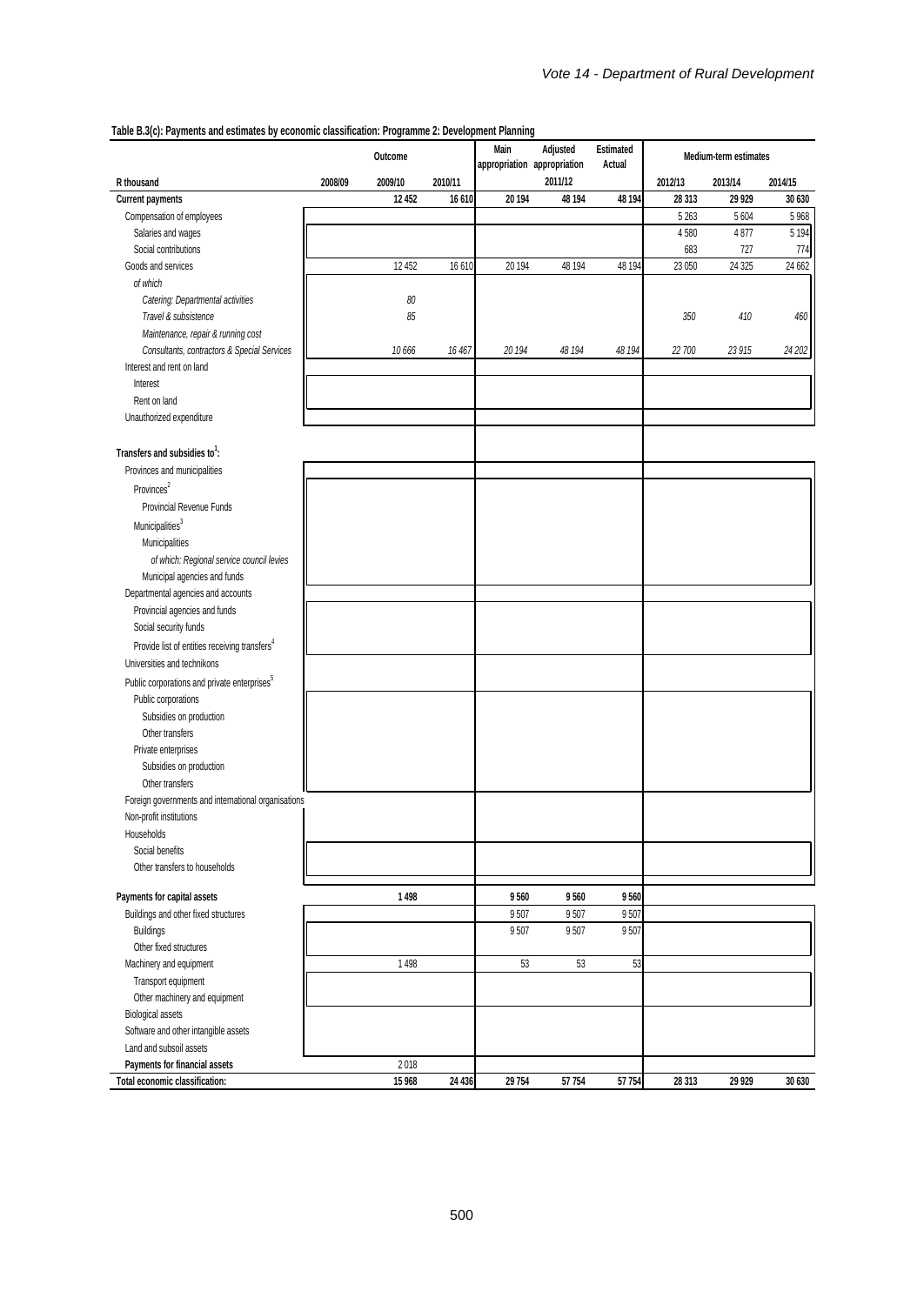|                                                           |         | Outcome |         | Main | Adjusted<br>Estimated<br>appropriation appropriation<br>Actual |  |         | Medium-term estimates |         |  |  |
|-----------------------------------------------------------|---------|---------|---------|------|----------------------------------------------------------------|--|---------|-----------------------|---------|--|--|
| R thousand                                                | 2008/09 | 2009/10 | 2010/11 |      | 2011/12                                                        |  | 2012/13 | 2013/14               | 2014/15 |  |  |
| Current payments                                          |         |         |         |      |                                                                |  | 5 5 3 8 | 5 9 5 9               | 6 3 6 2 |  |  |
| Compensation of employees                                 |         |         |         |      |                                                                |  | 5098    | 5 4 2 9               | 5782    |  |  |
| Salaries and wages                                        |         |         |         |      |                                                                |  | 4 4 3 6 | 4724                  | 5 0 31  |  |  |
| Social contributions                                      |         |         |         |      |                                                                |  | 662     | 705                   | 751     |  |  |
| Goods and services                                        |         |         |         |      |                                                                |  | 440     | 530                   | 580     |  |  |
| of which                                                  |         |         |         |      |                                                                |  |         |                       |         |  |  |
| Catering: Departmental activities                         |         |         |         |      |                                                                |  |         |                       |         |  |  |
| Travel & subsistence                                      |         |         |         |      |                                                                |  | 440     | 530                   | 580     |  |  |
| Maintenance, repair & running cost                        |         |         |         |      |                                                                |  |         |                       |         |  |  |
| Consultants, contractors & Special Services               |         |         |         |      |                                                                |  |         |                       |         |  |  |
| Interest and rent on land                                 |         |         |         |      |                                                                |  |         |                       |         |  |  |
| Interest                                                  |         |         |         |      |                                                                |  |         |                       |         |  |  |
| Rent on land                                              |         |         |         |      |                                                                |  |         |                       |         |  |  |
| Unauthorized expenditure                                  |         |         |         |      |                                                                |  |         |                       |         |  |  |
| Transfers and subsidies to <sup>1</sup> :                 |         |         |         |      |                                                                |  |         |                       |         |  |  |
| Provinces and municipalities                              |         |         |         |      |                                                                |  |         |                       |         |  |  |
| Provinces <sup>2</sup>                                    |         |         |         |      |                                                                |  |         |                       |         |  |  |
|                                                           |         |         |         |      |                                                                |  |         |                       |         |  |  |
| Provincial Revenue Funds                                  |         |         |         |      |                                                                |  |         |                       |         |  |  |
| Municipalities <sup>3</sup>                               |         |         |         |      |                                                                |  |         |                       |         |  |  |
| Municipalities                                            |         |         |         |      |                                                                |  |         |                       |         |  |  |
| of which: Regional service council levies                 |         |         |         |      |                                                                |  |         |                       |         |  |  |
| Municipal agencies and funds                              |         |         |         |      |                                                                |  |         |                       |         |  |  |
| Departmental agencies and accounts                        |         |         |         |      |                                                                |  |         |                       |         |  |  |
| Provincial agencies and funds                             |         |         |         |      |                                                                |  |         |                       |         |  |  |
| Social security funds                                     |         |         |         |      |                                                                |  |         |                       |         |  |  |
| Provide list of entities receiving transfers <sup>4</sup> |         |         |         |      |                                                                |  |         |                       |         |  |  |
| Universities and technikons                               |         |         |         |      |                                                                |  |         |                       |         |  |  |
| Public corporations and private enterprises <sup>5</sup>  |         |         |         |      |                                                                |  |         |                       |         |  |  |
| Public corporations                                       |         |         |         |      |                                                                |  |         |                       |         |  |  |
| Subsidies on production                                   |         |         |         |      |                                                                |  |         |                       |         |  |  |
| Other transfers                                           |         |         |         |      |                                                                |  |         |                       |         |  |  |
| Private enterprises                                       |         |         |         |      |                                                                |  |         |                       |         |  |  |
| Subsidies on production                                   |         |         |         |      |                                                                |  |         |                       |         |  |  |
| Other transfers                                           |         |         |         |      |                                                                |  |         |                       |         |  |  |
| Foreign governments and international organisations       |         |         |         |      |                                                                |  |         |                       |         |  |  |
| Non-profit institutions                                   |         |         |         |      |                                                                |  |         |                       |         |  |  |
| Households                                                |         |         |         |      |                                                                |  |         |                       |         |  |  |
| Social benefits                                           |         |         |         |      |                                                                |  |         |                       |         |  |  |
| Other transfers to households                             |         |         |         |      |                                                                |  |         |                       |         |  |  |
|                                                           |         |         |         |      |                                                                |  |         |                       |         |  |  |
|                                                           |         |         |         |      |                                                                |  |         |                       |         |  |  |
| Payments for capital assets                               |         |         |         |      |                                                                |  |         |                       |         |  |  |
| Buildings and other fixed structures                      |         |         |         |      |                                                                |  |         |                       |         |  |  |
| <b>Buildings</b>                                          |         |         |         |      |                                                                |  |         |                       |         |  |  |
| Other fixed structures                                    |         |         |         |      |                                                                |  |         |                       |         |  |  |
| Machinery and equipment                                   |         |         |         |      |                                                                |  |         |                       |         |  |  |
| Transport equipment                                       |         |         |         |      |                                                                |  |         |                       |         |  |  |
| Other machinery and equipment                             |         |         |         |      |                                                                |  |         |                       |         |  |  |
| <b>Biological assets</b>                                  |         |         |         |      |                                                                |  |         |                       |         |  |  |
| Software and other intangible assets                      |         |         |         |      |                                                                |  |         |                       |         |  |  |
| Land and subsoil assets                                   |         |         |         |      |                                                                |  |         |                       |         |  |  |
| Payments for financial assets                             |         |         |         |      |                                                                |  |         |                       |         |  |  |
| Total economic classification:                            |         |         |         |      |                                                                |  | 5538    | 5959                  | 6 3 6 2 |  |  |

**Table B.3(d): Payments and estimates by economic classification: Programme 3: Social Facilitation**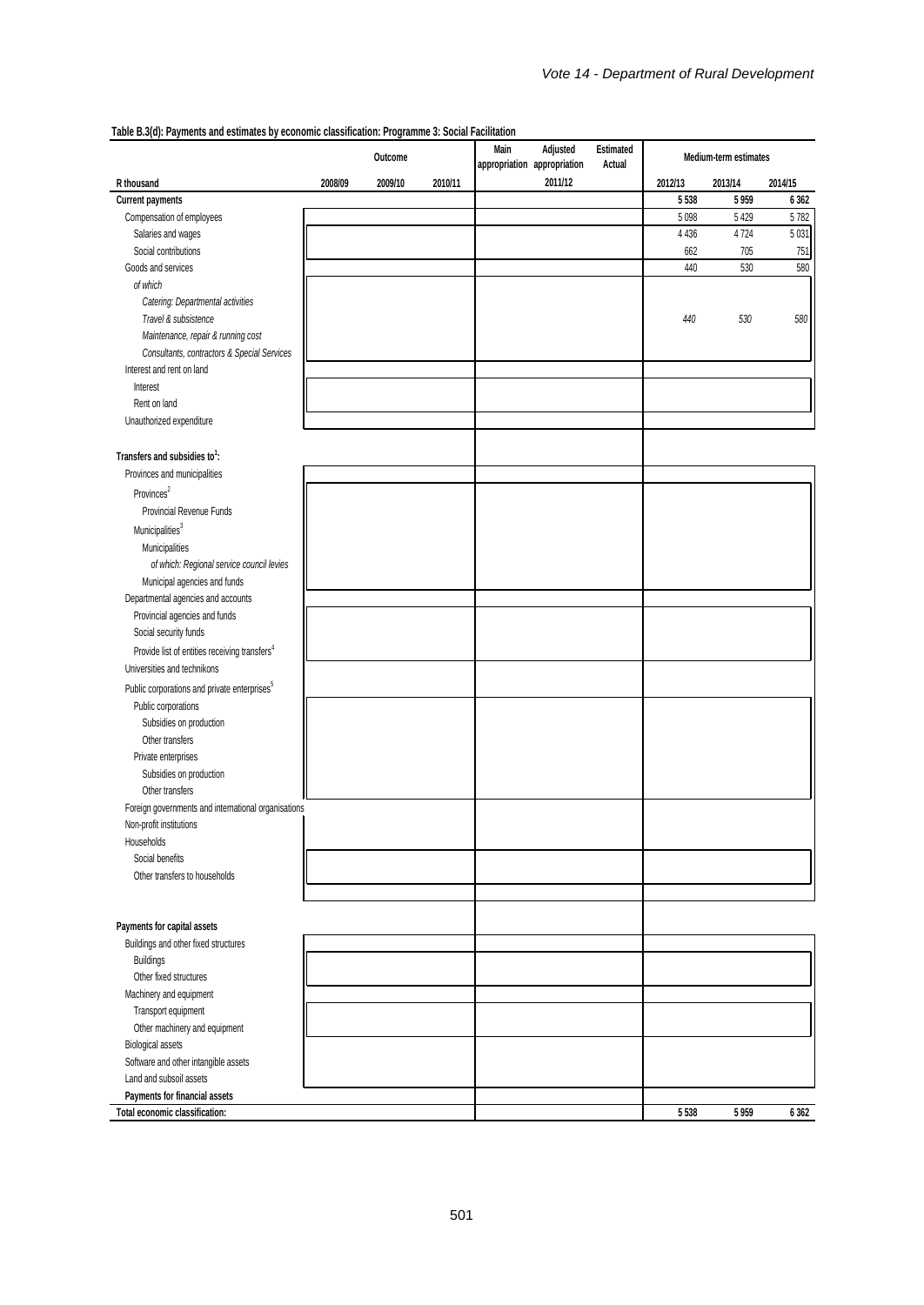|                                                                                                                                                       |         | Outcome        |           | Main           | Adjusted<br>appropriation appropriation | Revised<br>estimate | Medium-term estimates |         |         |
|-------------------------------------------------------------------------------------------------------------------------------------------------------|---------|----------------|-----------|----------------|-----------------------------------------|---------------------|-----------------------|---------|---------|
| R thousand                                                                                                                                            | 2008/09 | 2009/10        | 2010/11   |                | 2011/12                                 |                     | 2012/13               | 2013/14 | 2014/15 |
| <b>Current payments</b>                                                                                                                               |         | 12 452         | 19521     | 25 701         | 53 701                                  | 53 701              | 40 600                | 42938   | 44 427  |
| Goods and services                                                                                                                                    |         | 12 452         | 19 473    | 20 312         | 48 3 12                                 | 48 312              | 25 978                | 27 367  | 27844   |
| Administrative fees                                                                                                                                   |         |                |           |                |                                         |                     |                       |         |         |
| Advertising                                                                                                                                           |         |                |           |                |                                         |                     | 200                   | 211     | 222     |
| Assets <r5000< td=""><td></td><td><math display="inline">\sqrt{2}</math></td><td></td><td></td><td></td><td></td><td></td><td></td><td></td></r5000<> |         | $\sqrt{2}$     |           |                |                                         |                     |                       |         |         |
| Audit cost: External                                                                                                                                  |         | 15             |           |                |                                         |                     | 253                   | 267     | 282     |
| Bursaries (employees)                                                                                                                                 |         |                |           |                |                                         |                     |                       |         |         |
| Catering: Departmental activities                                                                                                                     |         | 80             | 255       |                |                                         |                     | 433                   | 457     | 482     |
| Communication                                                                                                                                         |         |                |           | 21             | 21                                      | 21                  | 22                    | 23      | 26      |
| Computer services                                                                                                                                     |         |                |           |                |                                         |                     |                       |         |         |
| Cons/prof:business & advisory services                                                                                                                |         |                |           |                |                                         |                     |                       |         |         |
| Cons/prof: Infrastructre & planning                                                                                                                   |         | 1 206          | 2589      | 6550           | 36 550                                  | 36 550              |                       |         |         |
| Cons/prof: Laboratory services                                                                                                                        |         |                | 835       |                |                                         |                     |                       |         |         |
| Cons/prof: Legal cost                                                                                                                                 |         |                |           |                |                                         |                     |                       |         |         |
| Contractors                                                                                                                                           |         | 9 4 6 0        | 15 620    | 13 644         | 11644                                   | 11 644              | 22 700                | 23 915  | 24 202  |
| Agency & support/outsourced services                                                                                                                  |         |                |           |                |                                         |                     |                       |         |         |
| Entertainment                                                                                                                                         |         |                |           | $\overline{4}$ | 4                                       | $\overline{4}$      | 60                    | 63      | 67      |
| Government motor transport                                                                                                                            |         |                |           |                |                                         |                     |                       |         |         |
| Housing                                                                                                                                               |         |                |           |                |                                         |                     |                       |         |         |
| Inventory: Food and food supplies                                                                                                                     |         |                |           |                |                                         |                     | 50                    | 52      | 56      |
| Inventory: Fuel, oil and gas                                                                                                                          |         |                |           |                |                                         |                     |                       |         |         |
| Inventory: Learn & teacher support material                                                                                                           |         |                |           |                |                                         |                     |                       |         |         |
| Inventory: Raw materials                                                                                                                              |         | 350            | 143       |                |                                         |                     |                       |         |         |
| Inventory: Medical supplies                                                                                                                           |         |                |           |                |                                         |                     |                       |         |         |
| Medsas inventory interface                                                                                                                            |         |                |           |                |                                         |                     |                       |         |         |
| Inventory: Military stores                                                                                                                            |         |                |           |                |                                         |                     |                       |         |         |
| Inventory: Other consumbles                                                                                                                           |         | $\overline{2}$ |           |                |                                         |                     | 150                   | 158     | 167     |
| Inventory: Stationery and printing                                                                                                                    |         |                |           | 53             | 53                                      | 53                  | 150                   | 153     | 160     |
| Owned & leasehold property expenditure                                                                                                                |         | 1 2 3 5        | 14        |                |                                         |                     |                       |         |         |
| Transport provided dept activity                                                                                                                      |         |                |           |                |                                         |                     | 100                   | 105     | 110     |
| Travel and subsistence                                                                                                                                |         | 85             | 17        | 40             | 40                                      | 40                  | 1780                  | 1879    | 1981    |
| Training & staff development                                                                                                                          |         |                |           |                |                                         |                     |                       |         |         |
| Operating expenditure                                                                                                                                 |         |                |           |                |                                         |                     |                       |         |         |
| Venues and facilities                                                                                                                                 |         | 17             | $\pmb{0}$ | $\pmb{0}$      | $\mathbb 0$                             | $\theta$            | 80                    | 84      | 89      |
|                                                                                                                                                       |         |                |           |                |                                         |                     |                       |         |         |
| Printing and publications<br>Other (Specify)                                                                                                          |         |                |           |                |                                         |                     |                       |         |         |
|                                                                                                                                                       |         |                |           |                |                                         |                     |                       |         |         |
| Total economic classification: Rural Development                                                                                                      |         | 12 452         | 19521     | 25 701         | 53 701                                  | 53 701              | 40 600                | 42938   | 44 427  |

# *Table B.4: Payments and estimates by economic classification: "Goods and Services level 4 items": Rural Development*